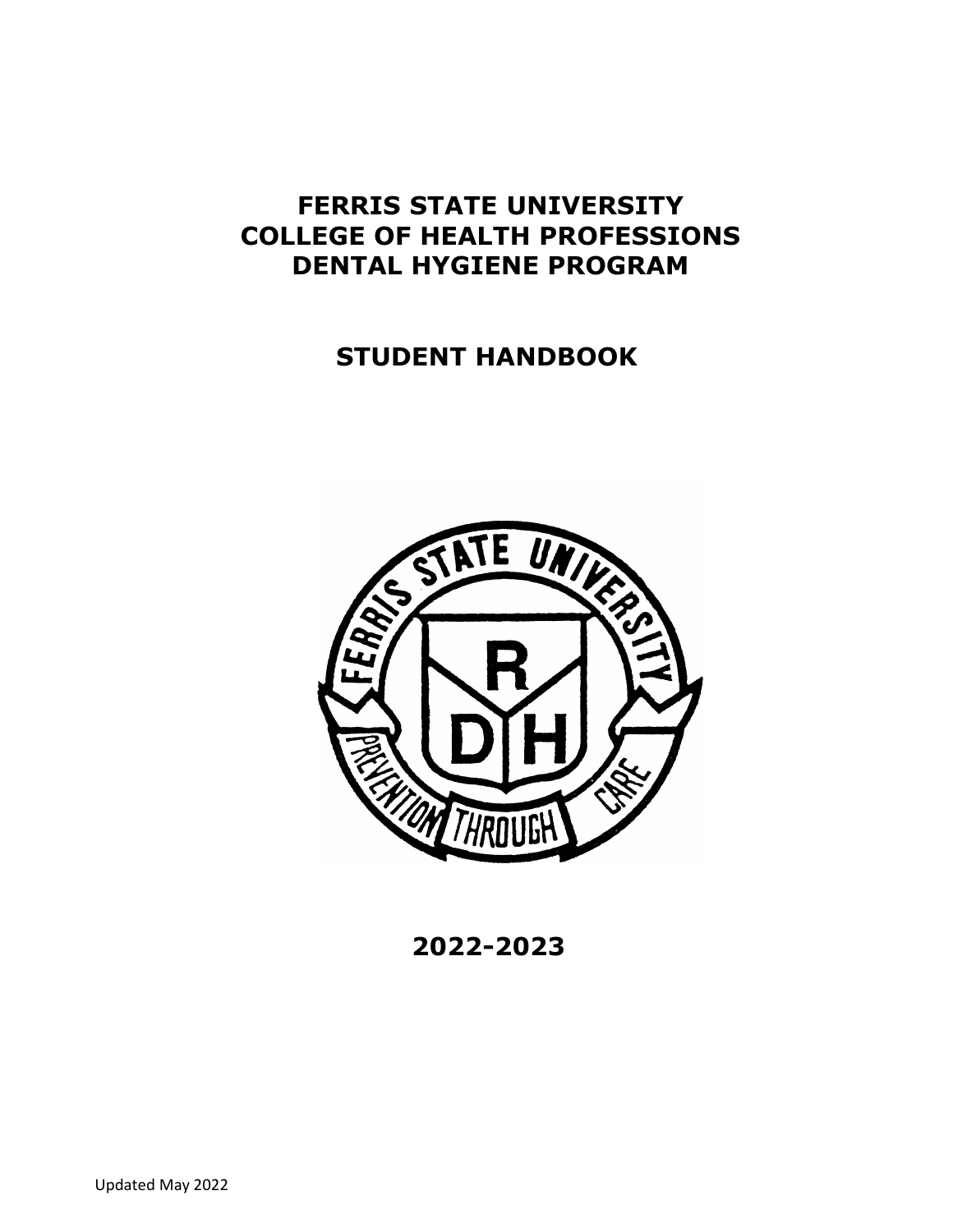| <b>Table of Contents</b>                                                  |  |
|---------------------------------------------------------------------------|--|
|                                                                           |  |
|                                                                           |  |
|                                                                           |  |
|                                                                           |  |
|                                                                           |  |
|                                                                           |  |
| FERRIS STATE UNIVERSITY DENTAL HYGIENE PROMOTING ORAL HEALTH CAREER       |  |
|                                                                           |  |
|                                                                           |  |
|                                                                           |  |
|                                                                           |  |
|                                                                           |  |
|                                                                           |  |
|                                                                           |  |
|                                                                           |  |
|                                                                           |  |
|                                                                           |  |
|                                                                           |  |
|                                                                           |  |
|                                                                           |  |
|                                                                           |  |
|                                                                           |  |
|                                                                           |  |
|                                                                           |  |
| TECHNICAL STANDARDS FOR DENTAL HYGIENE STUDENTS - ESSENTIAL ABILITIES* 13 |  |
|                                                                           |  |
|                                                                           |  |
|                                                                           |  |
|                                                                           |  |
|                                                                           |  |
|                                                                           |  |
|                                                                           |  |
|                                                                           |  |
|                                                                           |  |
| THE PROGRAM AT FERRIS (INCLUDING ADMISSION REQUIREMENTS) 18               |  |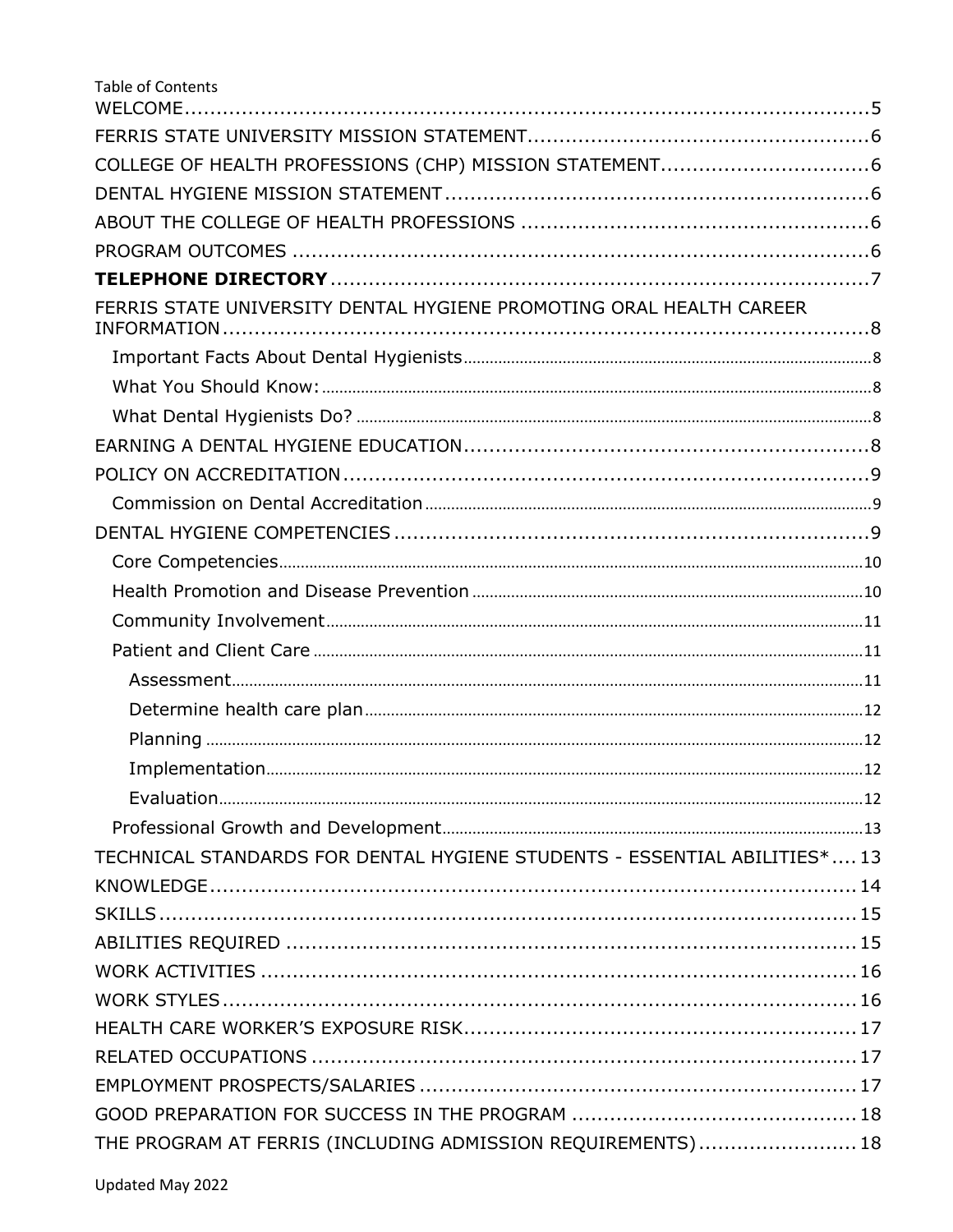| DENTAL HYGIENE - Associate in Applied Science (AAS) Degree  19          |  |
|-------------------------------------------------------------------------|--|
|                                                                         |  |
|                                                                         |  |
|                                                                         |  |
| DENTAL HYGIENE PROGRAM-ASSOCIATE IN APPLIED SCIENCE DEGREE  20          |  |
|                                                                         |  |
|                                                                         |  |
|                                                                         |  |
|                                                                         |  |
|                                                                         |  |
|                                                                         |  |
| PROGRAM REQUIREMENTS TO ENROLL IN CLINICAL DENTAL HYGIENE COURSES  25   |  |
|                                                                         |  |
|                                                                         |  |
|                                                                         |  |
|                                                                         |  |
|                                                                         |  |
|                                                                         |  |
| STUDENT MEMBER OF THE AMERICAN DENTAL HYGIENISTS' ASSOCIATION  27       |  |
|                                                                         |  |
| STUDENT REPRESENTATION - AMERICAN DENTAL HYGIENISTS' ASSOCIATION  28    |  |
|                                                                         |  |
|                                                                         |  |
|                                                                         |  |
|                                                                         |  |
|                                                                         |  |
|                                                                         |  |
|                                                                         |  |
|                                                                         |  |
|                                                                         |  |
|                                                                         |  |
|                                                                         |  |
|                                                                         |  |
|                                                                         |  |
|                                                                         |  |
|                                                                         |  |
| APPEALS - STUDENT RIGHTS AND RESPONSIBILITIES STUDENT CODE OF COMMUNITY |  |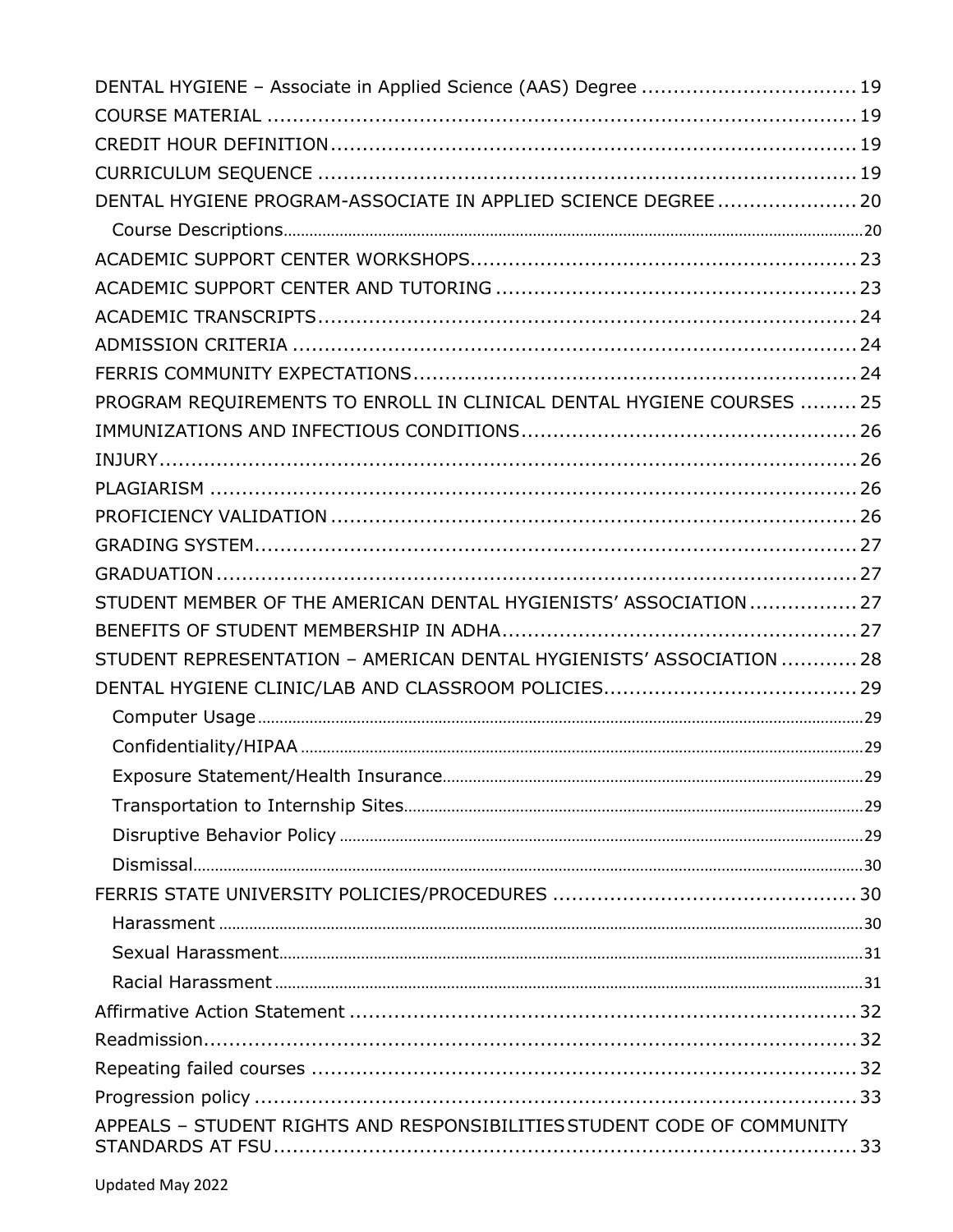| THE DENTAL HYGIENE BACHELOR OF SCIENCE DEGREE COMPLETION AT FERRIS STATE                  |  |
|-------------------------------------------------------------------------------------------|--|
|                                                                                           |  |
| Building upon the Associate of Applied Science in Dental Hygiene, the Bachelor of Science |  |
|                                                                                           |  |
|                                                                                           |  |
|                                                                                           |  |
| The Commission on Dental Competency Assessments (CDCA)                                    |  |
|                                                                                           |  |
|                                                                                           |  |
|                                                                                           |  |
|                                                                                           |  |
|                                                                                           |  |
|                                                                                           |  |
|                                                                                           |  |
|                                                                                           |  |
|                                                                                           |  |
|                                                                                           |  |
| American Dental Hygienists Association Institute for Oral Health Scholarship37            |  |
|                                                                                           |  |
|                                                                                           |  |
|                                                                                           |  |
|                                                                                           |  |
|                                                                                           |  |
|                                                                                           |  |
|                                                                                           |  |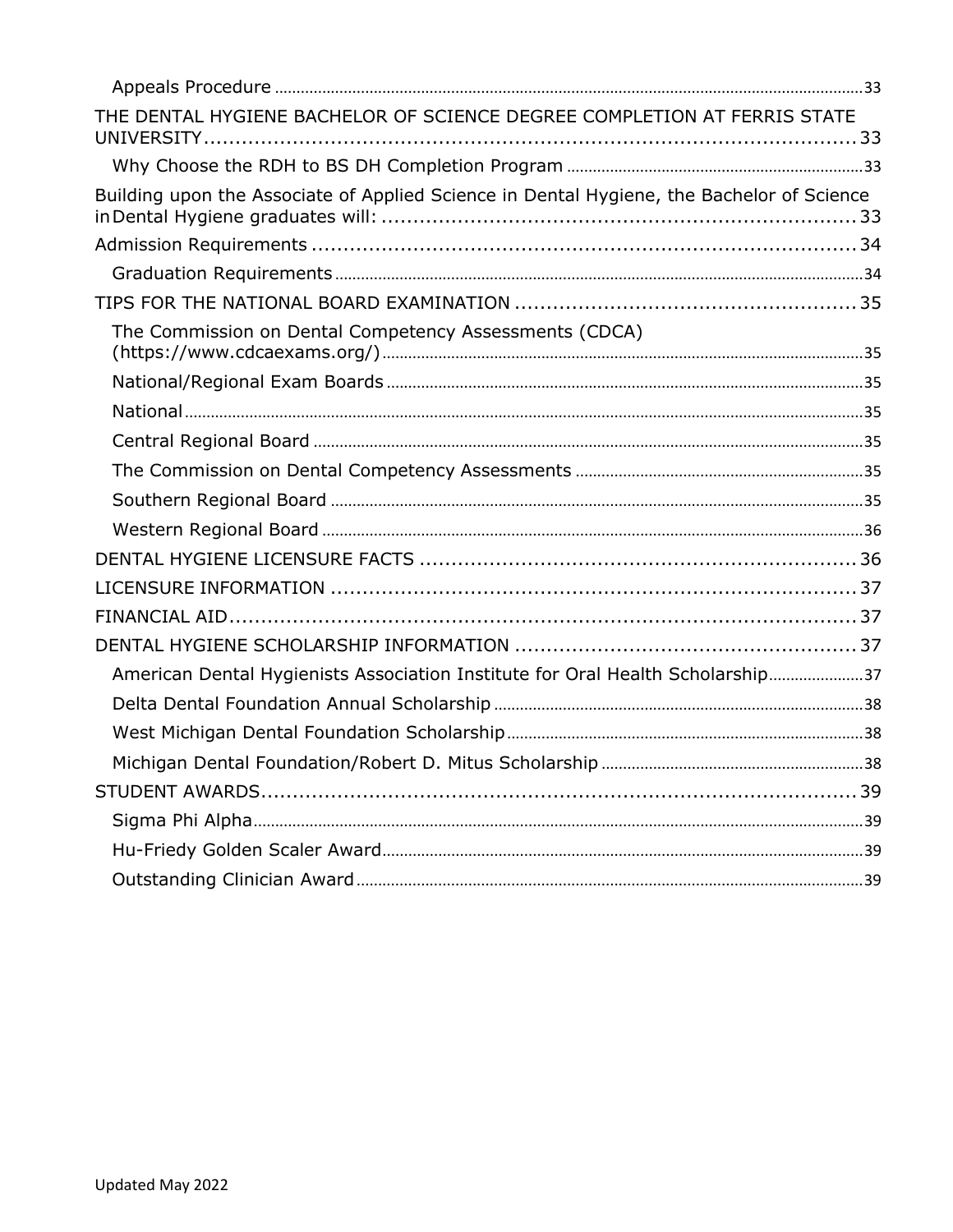#### <span id="page-4-0"></span>**WELCOME**

Welcome to the Dental Hygiene Program at Ferris State University. You have chosen a program thatis both challenging and rewarding. The courses that you will be taking while you are enrolled in the program will prepare you for entry level dental hygiene practice. Successful completion of the courses makes you eligible to take the national, state, and/or regional examinations required for licensure to become a Registered Dental Hygienist.

This Student Handbook contains a great deal of information about the requirements and expectations of the Dental Hygiene Program. It includes information about student organizationsand campus resources available to you. This handbook does not replace the Ferris Student Handbook. This handbook serves as an extra source of information specific to the Dental Hygiene Program.

We encourage you to become familiar with this handbook, as it will be useful in answering many ofyour questions as you journey through the Dental Hygiene Program.

The faculty and staff of the Dental Hygiene Program at Ferris State University are anxious to meet you and guide you as you progress through the program. We all want you to learn and thrive to bethe best dental hygienist.

Sincerely,

Dental Hygiene Faculty and Staff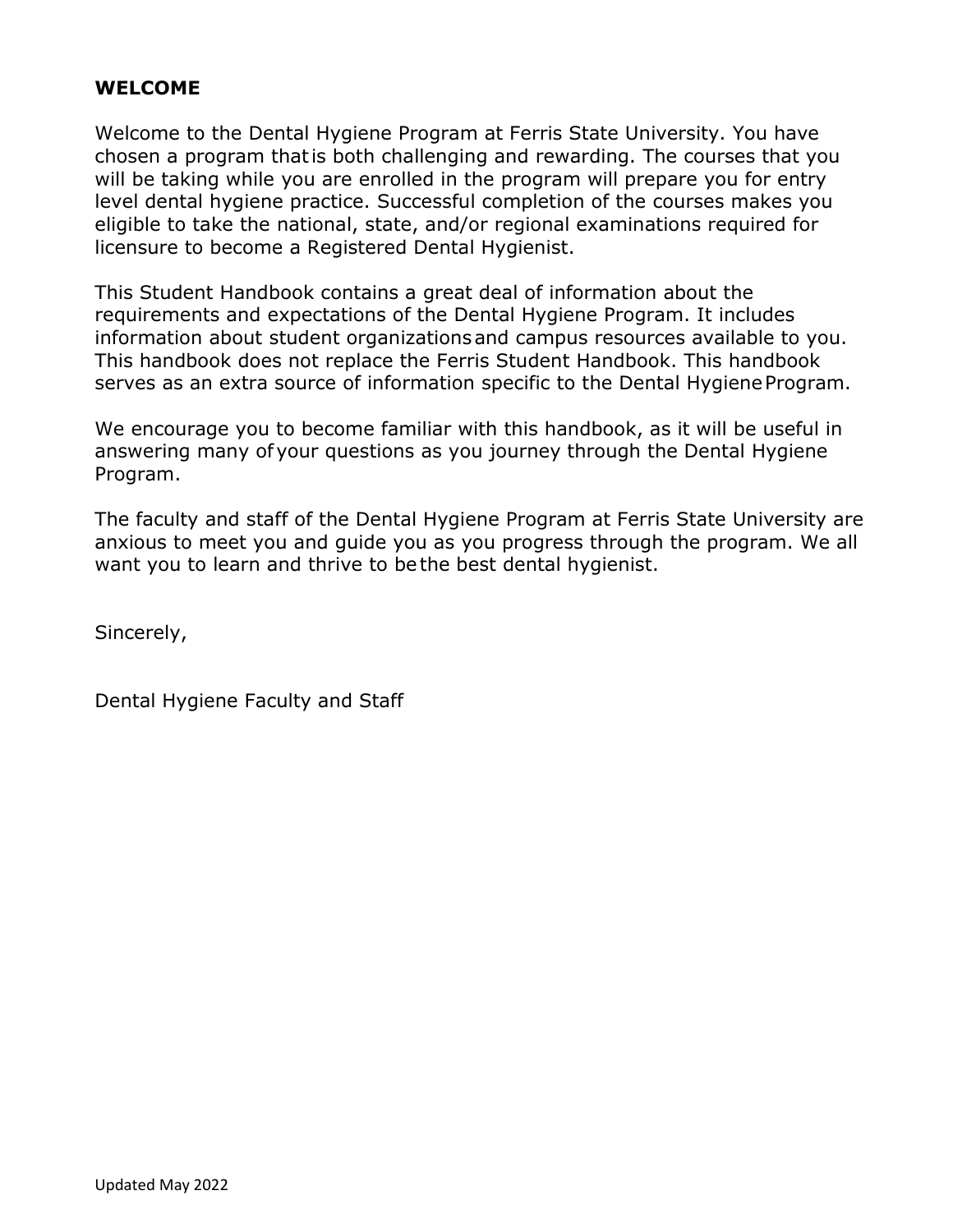### <span id="page-5-0"></span>**FERRIS STATE UNIVERSITY MISSION STATEMENT**

Ferris State University prepares students for successful careers, responsible citizenship, and lifelonglearning. Through its many partnerships and its careeroriented, broad-based education, Ferris serves our rapidly changing global economy and society.

### <span id="page-5-1"></span>**COLLEGE OF HEALTH PROFESSIONS (CHP) MISSION STATEMENT**

The mission of the CHP is to train and educate future healthcare professional leaders through inter-professional collaboration, practice and academic excellence.

### <span id="page-5-2"></span>**DENTAL HYGIENE MISSION STATEMENT**

Building upon the mission, vision and values of the CHP, the Dental Hygiene Program will be aleader in providing opportunities for innovative teaching and learning in a career-oriented technologies for the professional education of entry level dental hygienists.

#### <span id="page-5-3"></span>**ABOUT THE COLLEGE OF HEALTH PROFESSIONS**

College of Health Professions (CHP) programs engage students into their field of study through real- world lab settings and simulations, active interaction with healthcare professionals, embedded clinical and internship experiences, student organizations, professional organization membership opportunities, and more. A small classroom size for both face-to-face and virtual courses allows students to know each other and the professor. Embedded in a rural community with close access to urban environments, students can gain first-hand knowledge of living and working in rural and urban America while realizing how this impacts healthcare delivery and the overall health of a community.

The College of Health Professions prepares graduates to work with physicians, dentists, and other health professionals in safeguarding the health of diverse populations. The College offers many programs in health-related areas.

### <span id="page-5-4"></span>**PROGRAM OUTCOMES**

- 1. Graduates of the Dental Hygiene Program will utilize evidence-based knowledge and clinicalcompetencies required to provide current, comprehensive dental hygiene services.
- 2. Graduates of the Dental Hygiene Program will communicate effectively to acquire, develop,and convey ideas and information to diverse populations.
- 3. Graduates of the Dental Hygiene Program will adhere to the ethical, legal and professionalconduct expected of the dental hygiene profession.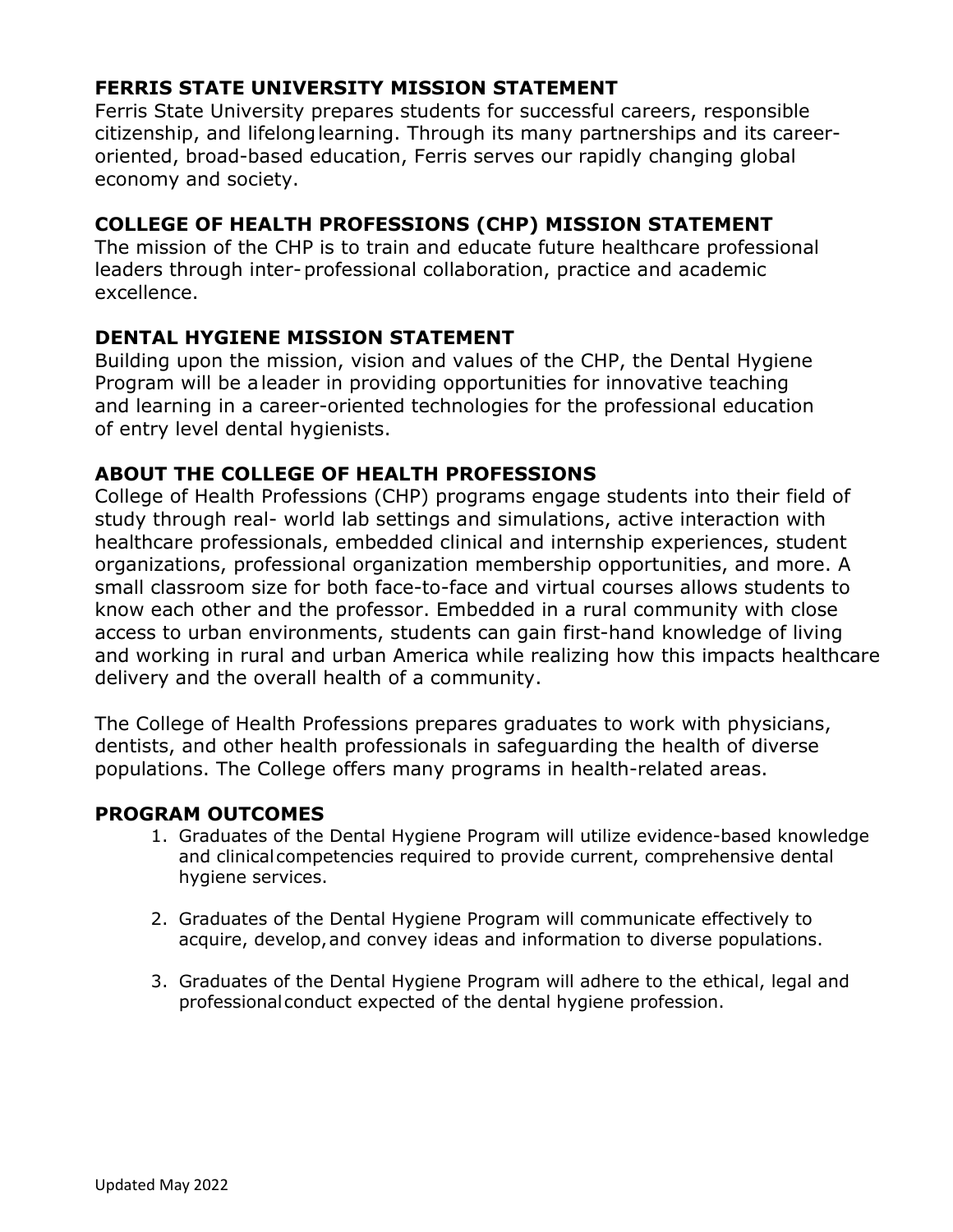### <span id="page-6-0"></span>**TELEPHONE DIRECTORY**

| Ferris State University Switchboard<br><b>Extended Learning - Campus</b><br>Library - Main<br><b>Public Safety</b> | 231-591-2000<br>800-562-9130<br>231-591-3602<br>231-591-5000 |
|--------------------------------------------------------------------------------------------------------------------|--------------------------------------------------------------|
| Registrar's Office                                                                                                 | 231-591-2790                                                 |
| College of Health Professions Dean's Office                                                                        | 231-591-2270                                                 |
| Dental Hygiene Program Office                                                                                      | 231-591-2261                                                 |
| Dental Hygiene Clinic                                                                                              | 231-591-2260                                                 |
| Jacee Potts, Dept Secretary<br>JaceePotts@ferris.edu                                                               | 231-591-2261                                                 |
| <b>Catherine Archer</b><br>Catherinearcher@ferris.edu                                                              | 231-591-2282                                                 |
| Dr. Kimberly Beistle, Program Coordinator<br>kimberlybeistle@ferris.edu                                            | 231-591-2224                                                 |
| Danette Boyd<br>Danetteboyd@ferris.edu                                                                             | 231-591-2095                                                 |
| Denise Byrnes<br>Denisebyrnes@ferris.edu                                                                           | 231-591-2262                                                 |
| Kathleen Harlan<br>kathleenharlan@ferris.edu                                                                       | 231-591-2287                                                 |
| Cameo McGowen<br>CameoMcGowen@ferris.edu                                                                           | 231-591-3789                                                 |
| Jerelyn Smith<br>jerelynsmith@ferris.edu                                                                           | 231-591-2284                                                 |
| Dr. Susan Wancour,<br>Susanwancour@ferris.edu                                                                      | 231-591-2398                                                 |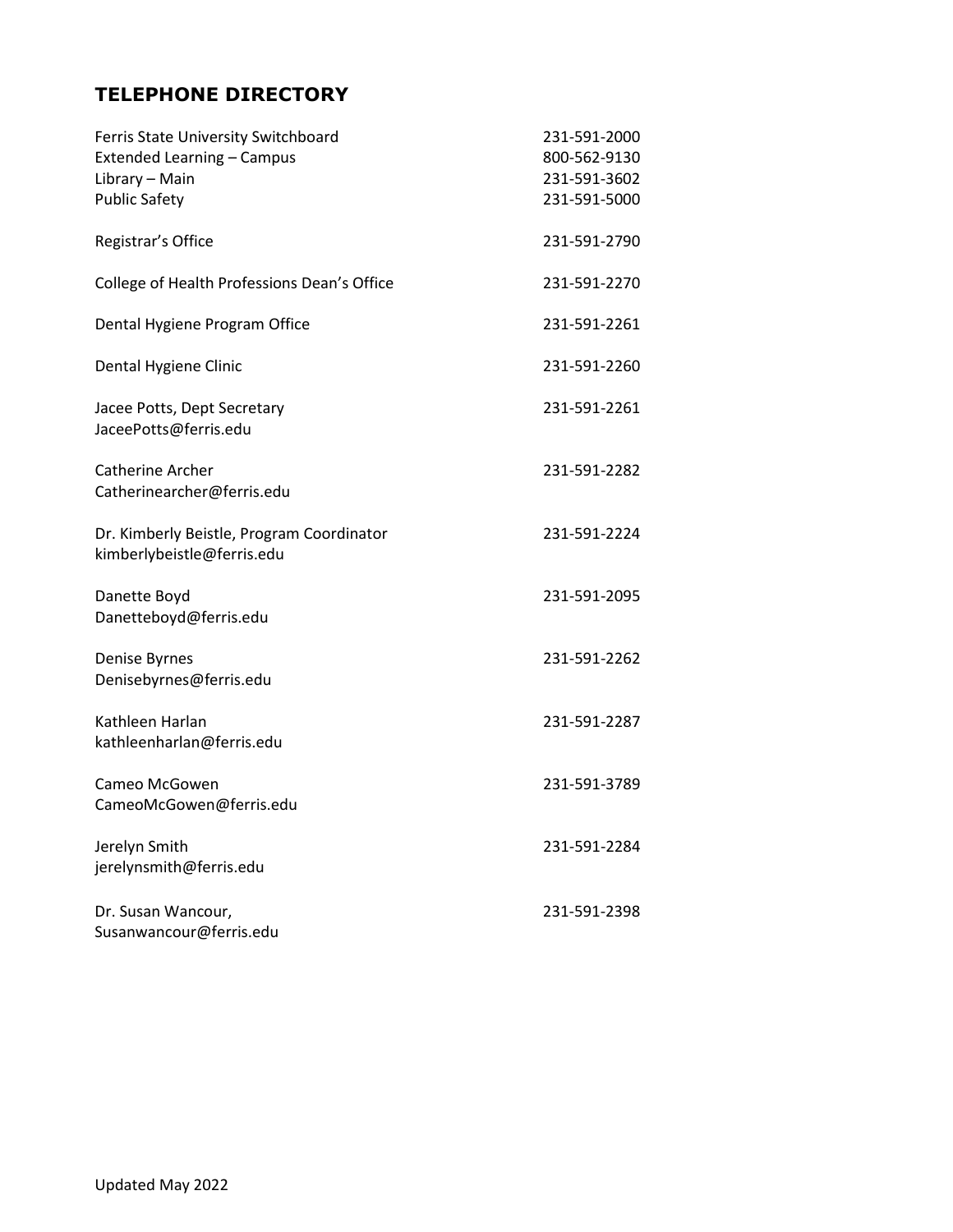### <span id="page-7-0"></span>**FERRIS STATE UNIVERSITY DENTAL HYGIENE PROMOTING ORAL HEALTH CAREER INFORMATION**

#### <span id="page-7-1"></span>**Important Facts About Dental Hygienists**

Source: O'NetOnline.org, American Dental Association, American Dental Hygiene Association,National Dental Hygienist Association, Sigma Phi Alpha

#### <span id="page-7-2"></span>**What You Should Know:**

- Dental hygienists are projected to be one of the 20 fastest growing occupations.
- Job opportunities should continue to be good.
- Part-time work and flexible schedules are common.

#### <span id="page-7-3"></span>**What Dental Hygienists Do?**

- Dental hygienists are professionals, licensed by the state in which they practice in, who complete extensive educational and clinical preparation in preventive oral health care. A dentalhygienist is a clinician, oral health care educator, health promoter, consumer advocate, administrator, and researcher.
- Dental hygienists provide preventive dental care including teeth cleaning, fluoride applications,placing pit and fissure sealants, provide pain management skills in administration of nitrous oxide and local anesthesia, take x-rays, as well as educate patients about good oral hygiene.
- Dental hygienists use hand and rotary instruments, ultrasonic scalers, light curing units, and x- ray machines.
- Flexible scheduling is a distinctive feature of this job. Full-time, parttime, evening, and weekend work is widely available. Dentists frequently hire hygienists to work only 2 or 3 days aweek, so hygienists may hold jobs in more than one dental office.
- Many dental hygienists work in private dental offices. Some work in public health agencies, hospitals, and clinics. Opportunities exist in Michigan for a PA 161 practice.

### <span id="page-7-4"></span>**EARNING A DENTAL HYGIENE EDUCATION**

A dental hygienist is a licensed preventive oral health professional who provides educational, clinical, and therapeutic services to the public. In order to become prepared to perform theseservices, the dental hygienist requires an extensive educational background.

Dental hygiene education is a minimum of 2 years but can be as long as 4 years.

- 2-year programs offer a diploma, certificate, or associate degree
- 4-year programs offer a baccalaureate degree
- Master's level programs are offered for those interested in education, research, oradministration

An accredited dental hygiene program requires an average of 1,948 clock hours of curriculum. This includes 585 clock hours of supervised clinical dental hygiene instruction.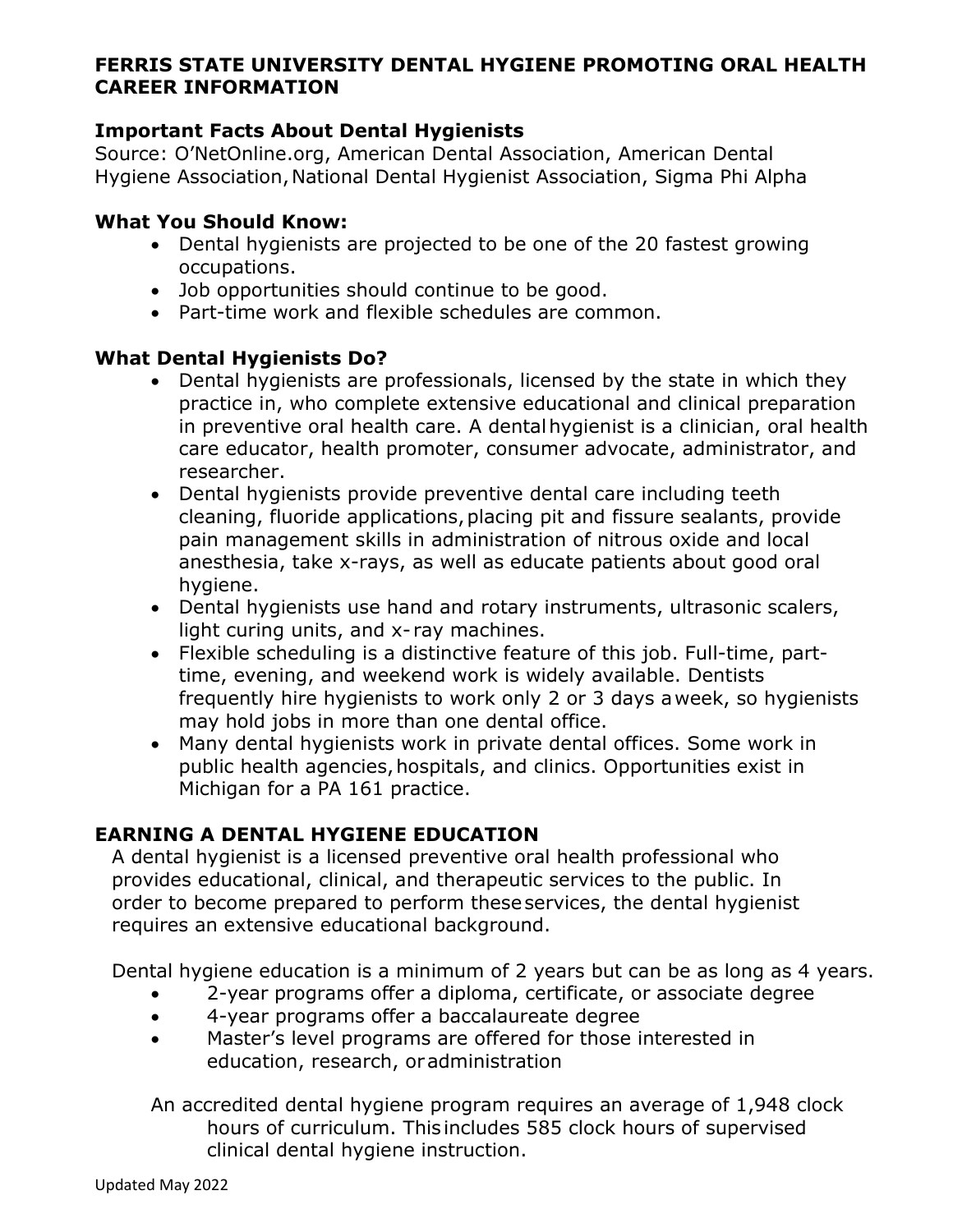- General education courses including English, speech, psychology, and sociology
- Basic science courses including general chemistry, anatomy, physiology,biochemistry, microbiology, pathology, nutrition, and pharmacology
- Dental science courses including dental anatomy, head and neck anatomy, oral embryology and histology, oral pathology, radiography, periodontology, pain control,and dental materials
- Dental hygiene science courses including oral health education and preventive counseling, patient management, clinical dental hygiene, community dental health, medical and dental emergencies including basic life support, and legal and ethical aspects of dental hygiene practice
- Supervised instruction in pre-clinical and clinical practice

### <span id="page-8-0"></span>**POLICY ON ACCREDITATION Commission on Dental Accreditation**

<span id="page-8-1"></span>The Ferris State University Dental Hygiene Program is accredited by the Commission on Dental Accreditation. A copy of the Accreditation Standards can be obtained through the Commission a[twww.ada.org/coda](http://www.ada.org/coda) and are on file in the Dental Hygiene Program Coordinator's Office for you toreview.

You may exercise your rights as a student and to this end may present positive comments, grievances, or recommend changes in this program on behalf of yourself without fear of reprisals, interference, coercion, or discrimination.

You may contact the American Dental Association on Accreditation about complaints that relate tothe programs' compliance with the accreditation standards at the following address and phone number: 211 East Chicago Avenue, Chicago, IL, 60611-2678 telephone 800-621-8099.

# FOR ADDITIONAL INFORMATION:

For information about accredited programs and educational requirements, contact: Commission onDental Accreditation, American Dental Association, 211 E. Chicago Ave., Suite 1814, Chicago, IL 60611. <https://www.ada.org/en/coda>

# <span id="page-8-2"></span>**DENTAL HYGIENE COMPETENCIES**

According to the "Competencies for Entry into the Profession of Dental Hygiene" American Association of Dental Schools Home of Delegates 1999 Annual Session, the dental hygienist mustexhibit competencies in the five following domains:

- 1. The dental hygienist must possess, first, the **Core competencies (C)**, the ethics, values, skills, and knowledge integral to all aspects of the profession. These core competencies arefoundational to the roles of the dental hygienist.
- 2. Second, **Health Promotion (HP)** Disease Prevention is a key component of health care, changes within the health care environment require the dental hygienist to have a general knowledge of wellness, health determinants, and characteristics of various patient/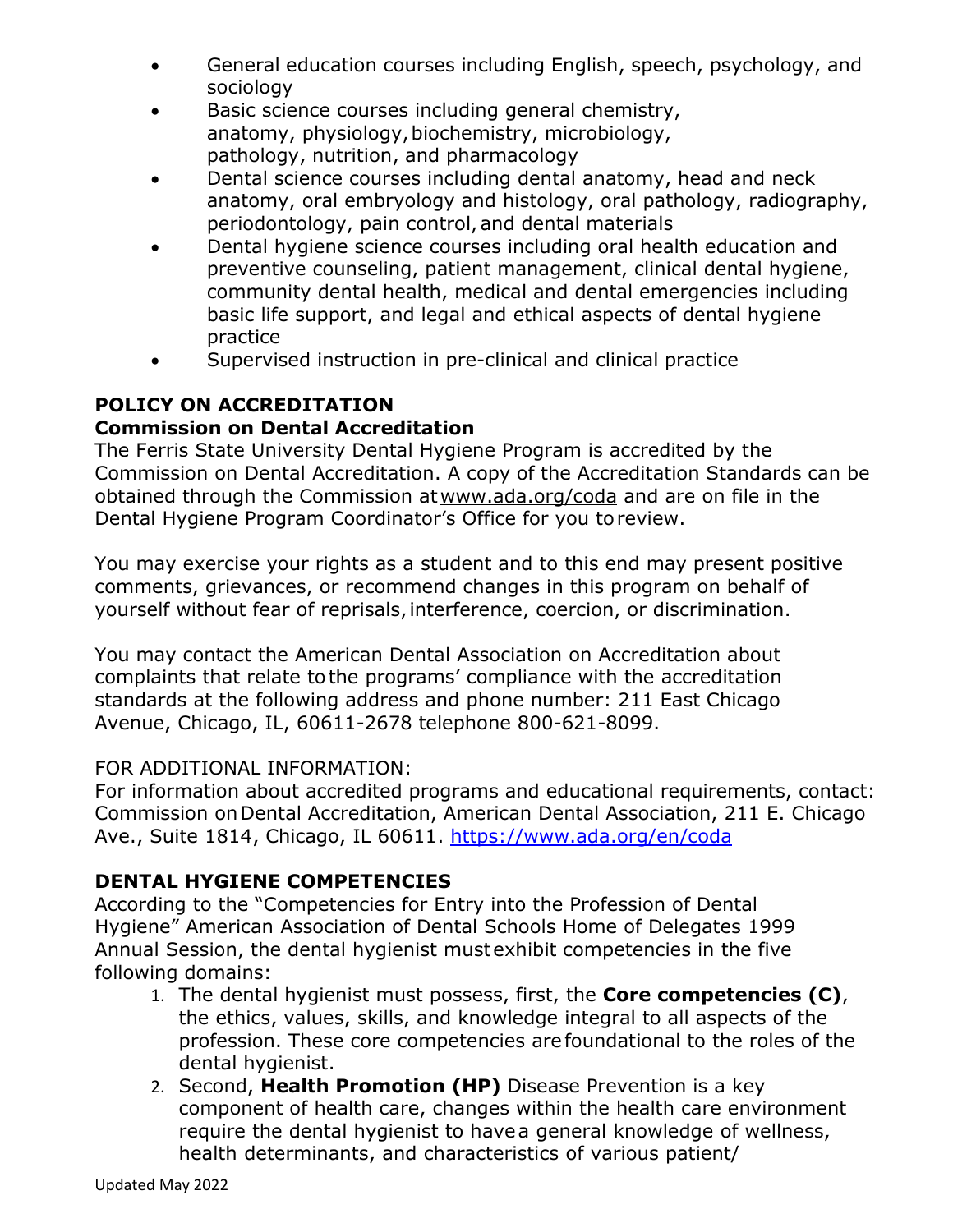client communities. The hygienist needs to emphasize both prevention of disease and effective health care delivery.

- 3. Third is the dental hygienist's complex role in the **Community (CM)**. Dental hygienists must appreciate their role as health professionals at the local, state, and national levels. This role requires the graduate dental hygienist to assess, plan, and implement programsand activities to benefit the general population. In this role, the dental hygienist must beprepared to influence others to facilitate access to care and services.
- 4. Fourth is **Patient/Client Care (PC)**, requiring competencies described here in ADPIE format. Because the dental hygienist's role in patient/client care is every changing, yetcentral to the maintenance of health, dental hygiene graduates must use their skills to assess, diagnose, plan, implement, and evaluate treatment.
- 5. Fifth, like other health professionals, dental hygienists must be aware of a variety of opportunities for **Professional Growth and Development (PGD)**. Some opportunities may increase clients' access to dental hygiene; others may offer ways to influence the professionand the changing health care environment. A dental hygienist must possess transferable skills (e.g., in communication, problem solving, and critical thinking) to take advantage of these opportunities.

#### <span id="page-9-0"></span>**Core Competencies**

- C.1 Apply a professional code of ethics in all endeavors.
- C.2 Adhere to state and federal laws, recommendations, and regulations in the provision ofdental hygiene care.
- C.3 Provide dental hygiene care to promote patient/client health and wellness using criticalthinking and problem solving in the provision of evidenced-based practice.
- C.4 Assume responsibility for dental hygiene actions and care based on accepted scientific theories and research, as well as the accepted standard of care.
- C.5 Continuously perform self-assessment for life-long learning and professional growth.
- C.6 Advance the profession through service activities and affiliations with professional organizations.
- C.7 Provide quality assurance mechanisms for health services.
- C.8 Communicate effectively with individuals and groups from diverse populations both verballyand in writing.
- C.9 Provide accurate, consistent, and complete documentation for assessment, diagnosis, planning, implementation, and evaluation of dental hygiene services.
- C.10 Provide care to all clients using an individualized approach that is humane, empathetic, andcaring.

### <span id="page-9-1"></span>**Health Promotion and Disease Prevention**

- HP.1 Promote the values of oral and general health and wellness to the public and organizationswithin and outside the profession.
- HP.2 Respect the goals, values, beliefs, and preferences of the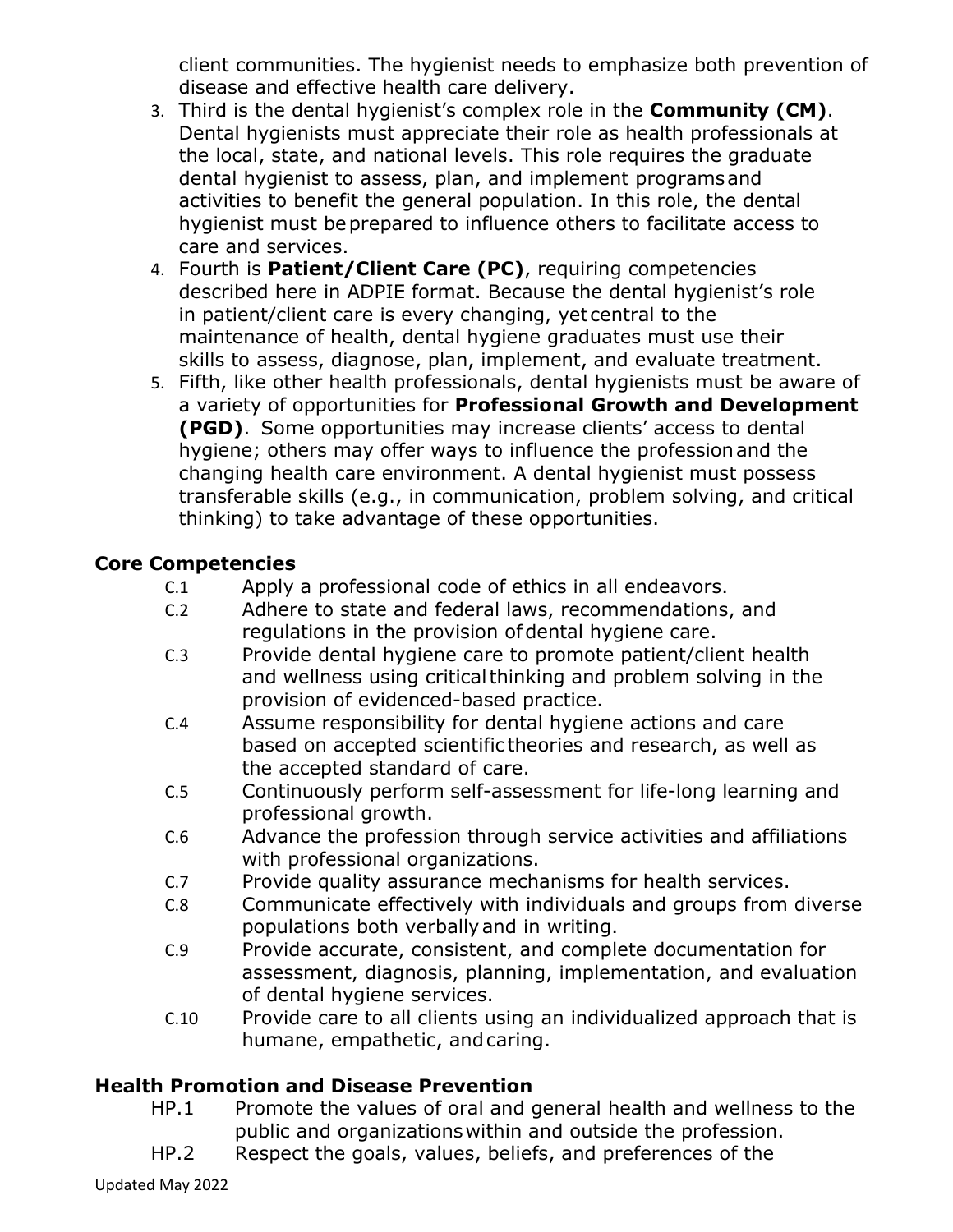patient/client while promotingoptimal oral and general health.

- HP.3 Refer patients/clients who may have a physiological, psychological, and/or social problemfor comprehensive patient/client evaluation.
- HP.4 Identify individual and population risk factors and develop strategies that promote healthrelated quality of life.
- HP.5 Evaluate factors that can be used to promote patient/client adherence to disease preventionand/or health maintenance strategies.
- HP.6 Evaluate and utilize methods to ensure the health and safety of the patient/client and thedental hygienist in the delivery of dental hygiene.

### <span id="page-10-0"></span>**Community Involvement**

- CM.1 Asses the oral health needs of the community, and the quality and availability of resourcesand services.
- CM.2 Provide screening, referral, and educational services that allow clients to access theresources of the health care system.
- CM.3 Provide community oral health services in a variety of settings.
- CM.4 Facilitate client access to oral health services by influencing individuals and/or organizations for the provision of oral health care.
- CM.5 Evaluate reimbursement mechanisms and their impact on the patient's/client's access tooral health care.
- CM.6 Evaluate the outcomes of community-based programs and plan for future activities.

### <span id="page-10-2"></span><span id="page-10-1"></span>**Patient and Client Care**

### *Assessment*

- PC.1 Systematically collect, analyze, and record data on the general, oral, and psychosocial healthstatus of a variety of patients/clients using methods consistent with medico-legal principles.This competency includes:
	- a. Select, obtain, and interpret diagnostic information recognizing its advantages andlimitations.
	- b. Recognize predisposing and etiologic risk factors that require intervention to preventdisease.
	- c. Obtain, review, and update a complete medical, family, social, and dental history.
	- d. Recognize health conditions and medications that impact overall patient/clientcare.
	- e. Identify patients/clients at risk for a medical emergency and manage the patient/client in a manner that prevents an emergency.
	- f. Perform a comprehensive examination using clinical, radiographic, periodontal, dental charting, and other data collection procedures to assess the patient's/client's needs.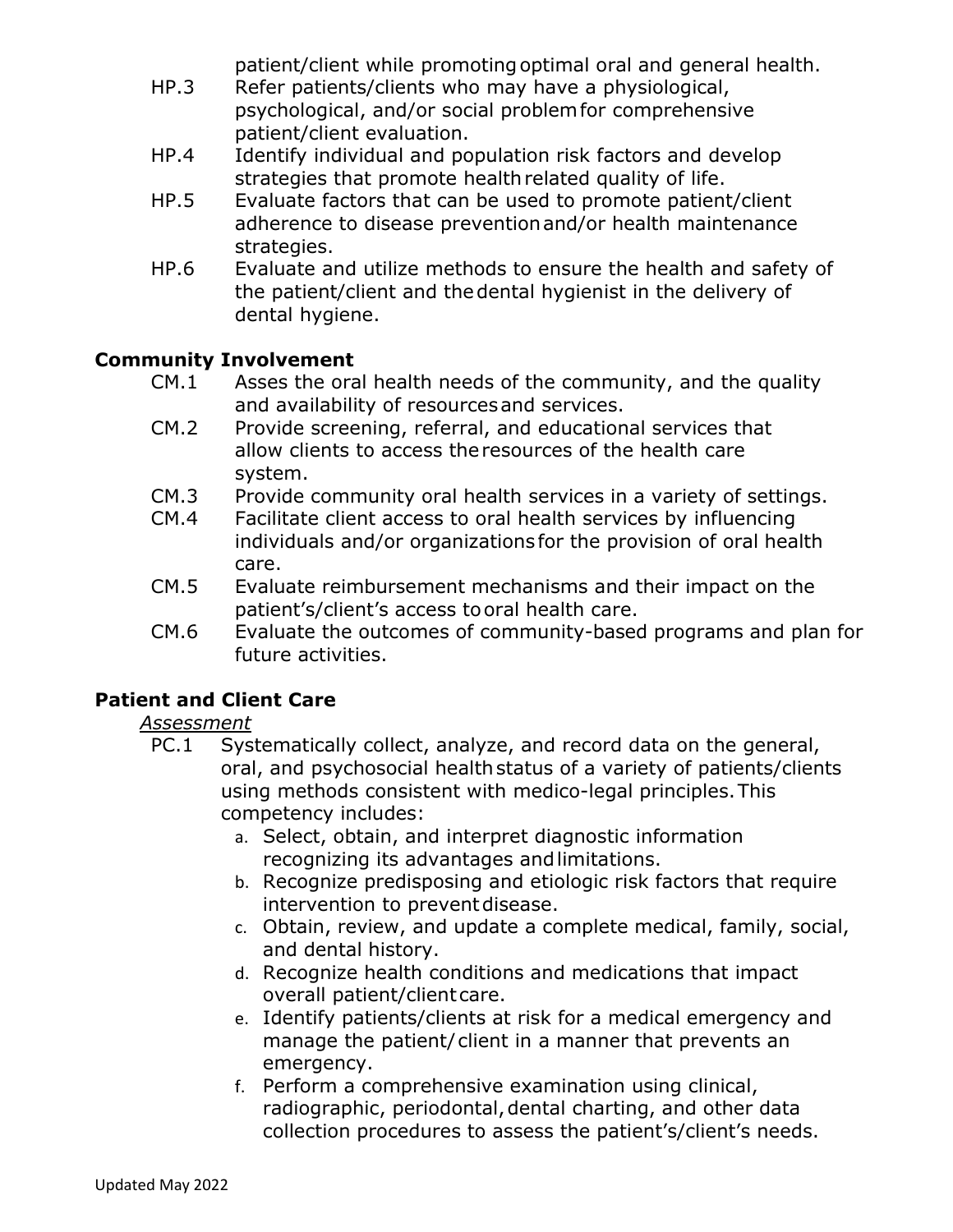### <span id="page-11-0"></span>*Determine health care plan*

- PC.2 Use critical decision-making skills to reach conclusions about the patient's/client's dentalhygiene needs based on all available assessment data. This competency includes:
	- a. Use assessment findings, etiologic factors, and clinical data in determining a dentalhygiene diagnosis.
	- b. Identify patient/client needs and significant findings that impact the delivery ofdental hygiene services.
	- c. Obtain consultations as indicated.

#### <span id="page-11-1"></span>*Planning*

- PC.3 Collaborate with the patient/client, and/or other health professionals, to formulate acomprehensive dental hygiene care plan that is patient/client-centered and based oncurrent scientific evidence. This competency includes:
	- a. Prioritize the care plan based on the health status, and the actual and potential problems of the individual to facilitate optimal oral health.
	- b. Establish a planned sequence of care (educational, clinical, and evaluation) based on the dental hygiene diagnosis; identified oral conditions; potential problems; etiologicand risk factors; and available treatment modalities.
	- c. Establish a collaborative relationship with the patient/client in the planned care toinclude etiology, prognosis, and treatment alternatives.
	- d. Make referrals to other health care professionals.
	- e. Obtain the patient's/client's informed consent based on a thorough casepresentation.

### <span id="page-11-2"></span>*Implementation*

- PC. 4 Provide specialized treatment that includes preventive and therapeutic services designed toachieve and maintain oral health. Assist in achieving oral health goals formulated in collaboration with the patient/client. This competency includes:
	- a. Perform dental hygiene interventions to eliminate and/or control local etiologicfactors to prevent and control caries, periodontal disease, and other oral conditions.
	- b. Control pain and anxiety during treatment using accepted clinical andbehavioral techniques.
	- c. Provide life support measures to manage medical emergencies in the patient/clientcare environment.

### <span id="page-11-3"></span>*Evaluation*

- PC. 5 Evaluate the effectiveness of the implemented clinical, preventive, and educational services, and modify as needed. This competency includes:
	- a. Determine the outcomes of dental hygiene interventions using indices, instruments,examination techniques, and patient/client self-report.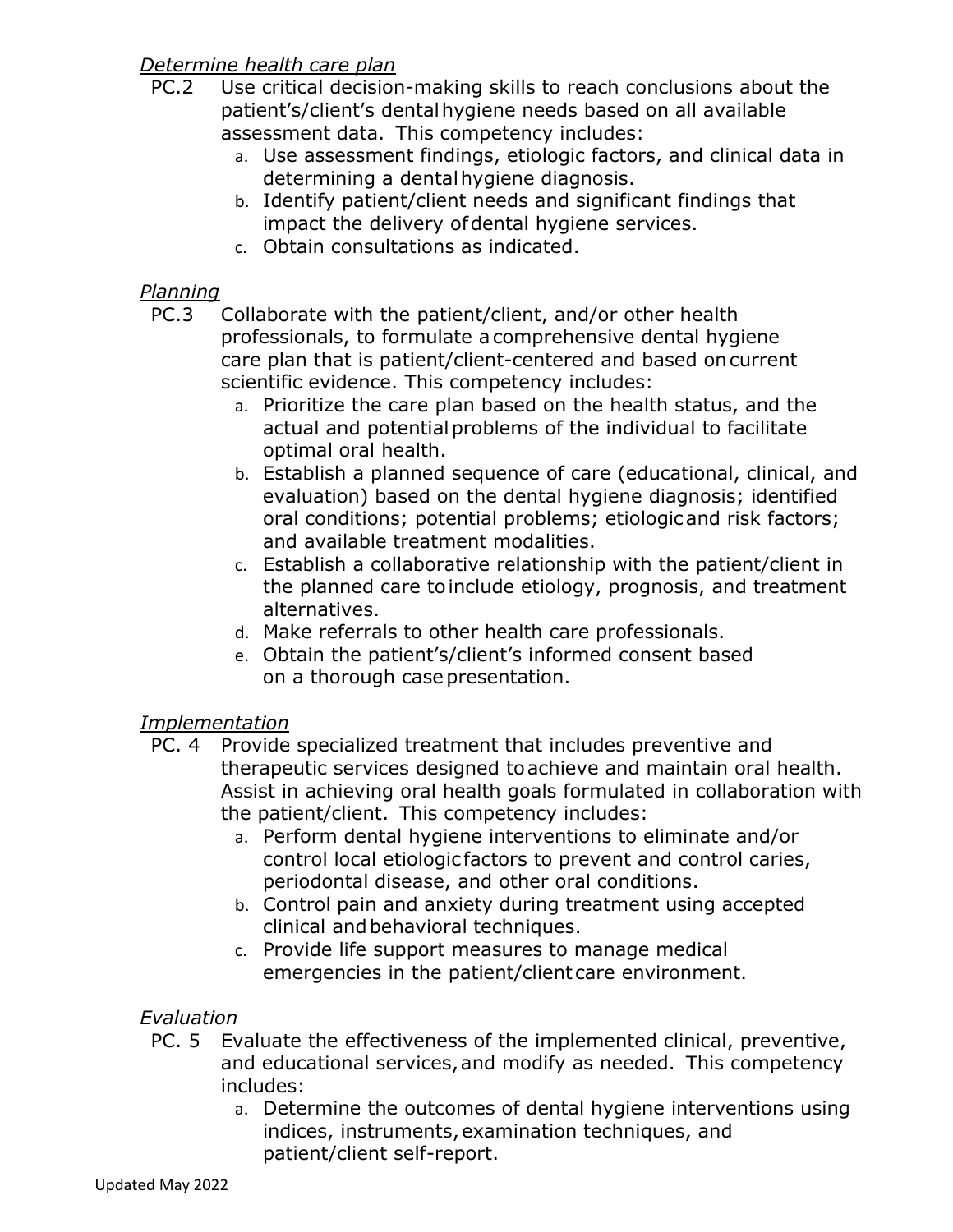- b. Evaluate the patient's/client's satisfaction with the oral health care received, and the oral health status achieved.
- c. Provide subsequent treatment or referrals based on evaluation findings.
- d. Develop and maintain a health maintenance program.

### <span id="page-12-0"></span>**Professional Growth and Development**

- PGD.1 Identify alternative career options within healthcare, industry, education, and research, andevaluates the feasibility of pursuing dental hygiene opportunities.
- PGD.2 Develop management and marketing strategies to be used in nontraditional health caresettings.
- PGD.3 Access professional and social networks and resources to assist entrepreneurial initiatives.

### <span id="page-12-1"></span>**TECHNICAL STANDARDS FOR DENTAL HYGIENE STUDENTS - ESSENTIAL ABILITIES\***

Dental hygienists are licensed oral health professionals who focus on prevention and treating oral diseases – both to protect teeth and gums, and to protect patient's total health. They are graduates of accredited dental hygiene educational programs in colleges and universities and musttake a written national board examination and a clinical examination before they are licensed to practice in a particular state. In addition to treating patients directly, dental hygienists may also work as educators, researcher, and administrators.

Source: adha.org

\*The University complies with the requirements of Section 504 of the Rehabilitation Act of 1973 andthe Disabilities Act of 1990. Therefore, the University will make reasonable accommodations for participants with disabilities who are otherwise qualified.

### **This occupation requires one to:**

- Work with co-workers, patients, etc. Contact would be face-to-face, by telephone, or otherwise.
- Work with their hands. One must be able to handle, control and feel objectsusing tools and equipment.
- Follow and comply with MIOSHA, OSHA, and CDC guidelines as far as personal protective equipment (PPE). All clinical work requires the use of laboratory coats, safety glasses, gloves, masks, closed toed shoes.
- Perform their job tasks in very close proximity to their patient. Usually within feet of another human being.
- Be approximately 80% sitting time or more, depending on the work environment.
- Have a strong neck, back, hand and forearms.
- Have constant repetitive motion with fingers, hands, and arms with the body usually in aseated position.
- Be exposed to diseases or infections presented by the public.
- Make frequent decision-making that affects other people, financial resources, and/or theimage and reputation of the organization.
- Be very exact or highly accurate in performing this job.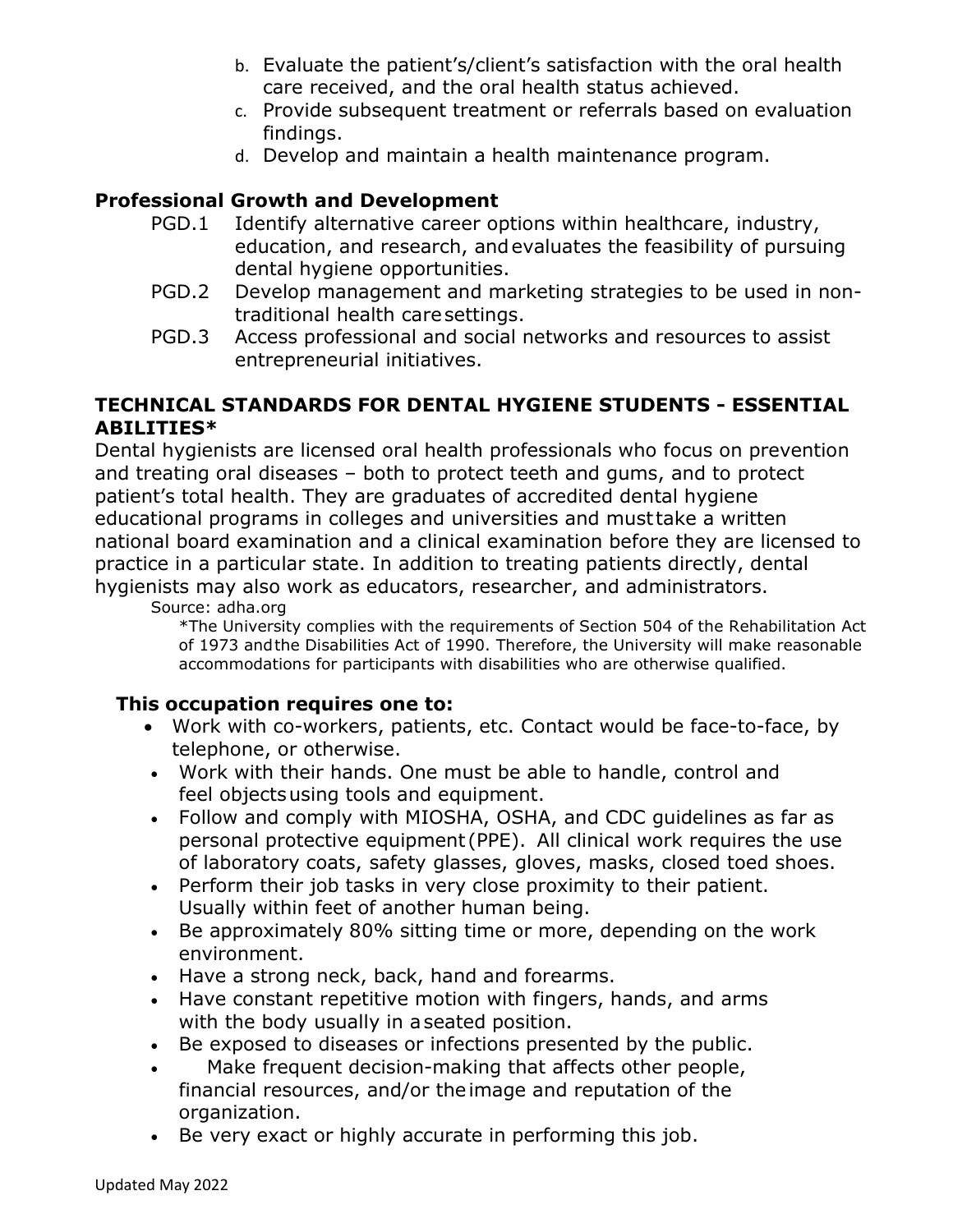#### **Tasks:**

- Clean hard deposits, accretions, and stains from teeth and beneath margins of gums, usingdental instruments.
- Feel and visually examine gums for sores and signs of disease.
- Chart conditions of decay and disease for diagnosis and treatment by dentist.
- Feel lymph nodes on patient's head and neck to detect swelling and/or tenderness that could indicate presence of oral cancer.
- Apply fluorides and other cavity preventing agents to stop dental decay.
- Examine gums, using probes, to locate periodontal recessed gums and signs of gum disease.
- Expose and develop x-ray film.
- Provide clinical services and health education to improve and maintain oral health of school children.
- Remove excess cement from coronal surfaces of teeth.
- Make impressions for study casts.
- Administer anesthetics or sedatives to control pain.

### **Tools and Technology Used in This Occupation:**

- Dental lasers (not currently used at FSU) & caries detection aids
- Dental probes calculus explorers, caries explorers, Nabers furcation probes, periodontal probes
- Dental scalers Cavitron ultrasonic scalers, handinstruments (scalers)
- Dental x-ray units Dental x-ray machines; digital dental x-ray units; panoramic dentalx-ray units, portable x-ray units, (not used at FSU).
- Teeth cleaning devices or accessories air driven dental polishers; air/water syringes;motor driven dental polishers
- Accounting software dental billing software
- Calendar and scheduling software EagleSoft used at FSU
- Inventory Management software
- Other types of software; voice activated software; periodontal charting software (notused at FSU, currently)
- Word processing software

### <span id="page-13-0"></span>**KNOWLEDGE**

- **Medicine and Dentistry** Knowledge of the information and techniques needed to diagnose and treat human injuries, diseases, and deformities. This includes symptoms, treatment alternatives,drug properties and interactions, and preventive health-care measures.
- **Customer and Personal Service** Knowledge of principles and processes for providing customer andpersonal services. This includes customer needs assessment, meeting quality standards for services, and evaluation of customer satisfaction.
- **Biology** Knowledge of plant and animal organisms, their tissues, cells, functions,interdependencies, and interactions with each other and the environment.
- **Education and Training** Knowledge of principles and methods for curriculum and training design,teaching and instruction for individuals and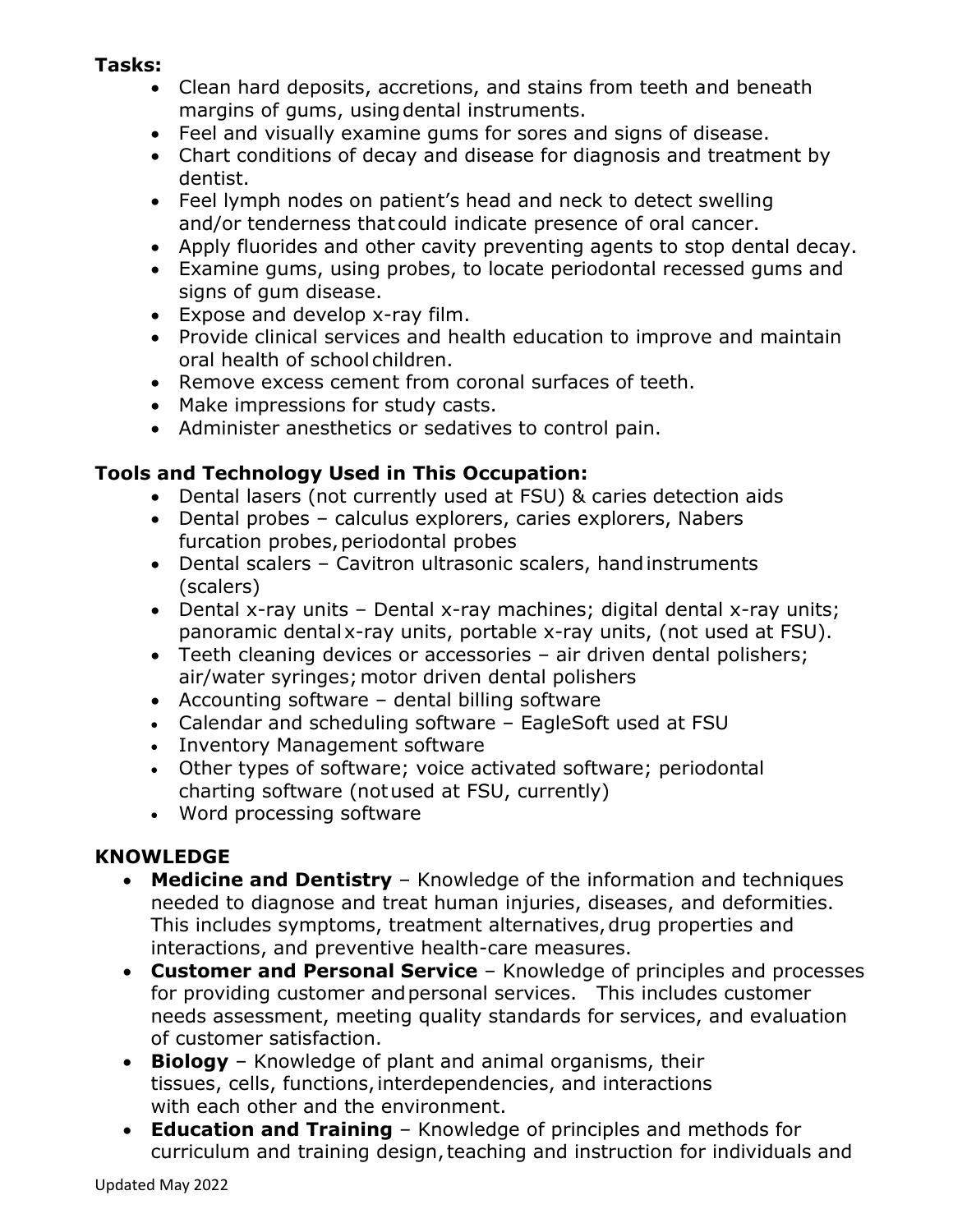groups, and the measurement of training effects.

- **English Language** Knowledge of the structure and content of the English language including themeaning and spelling of words, rules of composition, and grammar.
- P**sychology** Knowledge of human behavior and performance; individual differences in ability, personality, and interests; learning and motivation; psychological research methods; and the assessment and treatment of behavioral and affective disorders.
- **Sales and Marketing** Knowledge of principles and methods for showing, promoting, and selling products or services. This includes marketing strategy and tactics, product demonstration, sales techniques, and sales control systems.
- **Public Safety and Security** Knowledge of relevant equipment, policies, procedures, and strategiesto promote effective local, state, or national security operations for the protection of people, data, property, and institutions.
- **Production and Processing** Knowledge of raw materials, production processes, quality control,costs, and other techniques for maximizing the effective manufacture and distribution of goods.

### <span id="page-14-0"></span>**SKILLS**

- **Active Listening** Giving full attention to what other people are saying, taking time to understand the points being made, asking questions as appropriate, and not interrupting at inappropriate times.
- **Speaking** Talking to others to convey information effectively.
- **Active Learning** Understanding the implications of new information for both current and future problem-solving and decision-making.
- **Reading Comprehension** Understanding the written sentences and paragraphs in work related documents.
- **Time Management** Managing one's own time and the time of others.
- **Critical Thinking** Using logic and reasoning to identify the strengths and weaknesses of alternativesolutions, conclusions, or approaches to problems.
- **Social Perceptiveness** Being aware of other's reactions and understanding why they react as theydo.
- **Coordination** Adjusting actions in relation to others' actions. Instructing – Teaching others how to do something.
- **Writing** Communicating effectively in writing as appropriate for the needs of the audience.

# <span id="page-14-1"></span>**ABILITIES REQUIRED**

- **Finger Dexterity** the ability to make precisely coordinated movements of the fingers of one orboth hands to grasp, manipulate, or assemble very small objects.
- **Near Vision** The ability to see details at close range (within a few feet of the observer).
- **Manual Dexterity** The ability to quickly move your hand, your hand and forearm, or two hands tograsp, manipulate, or assemble objects.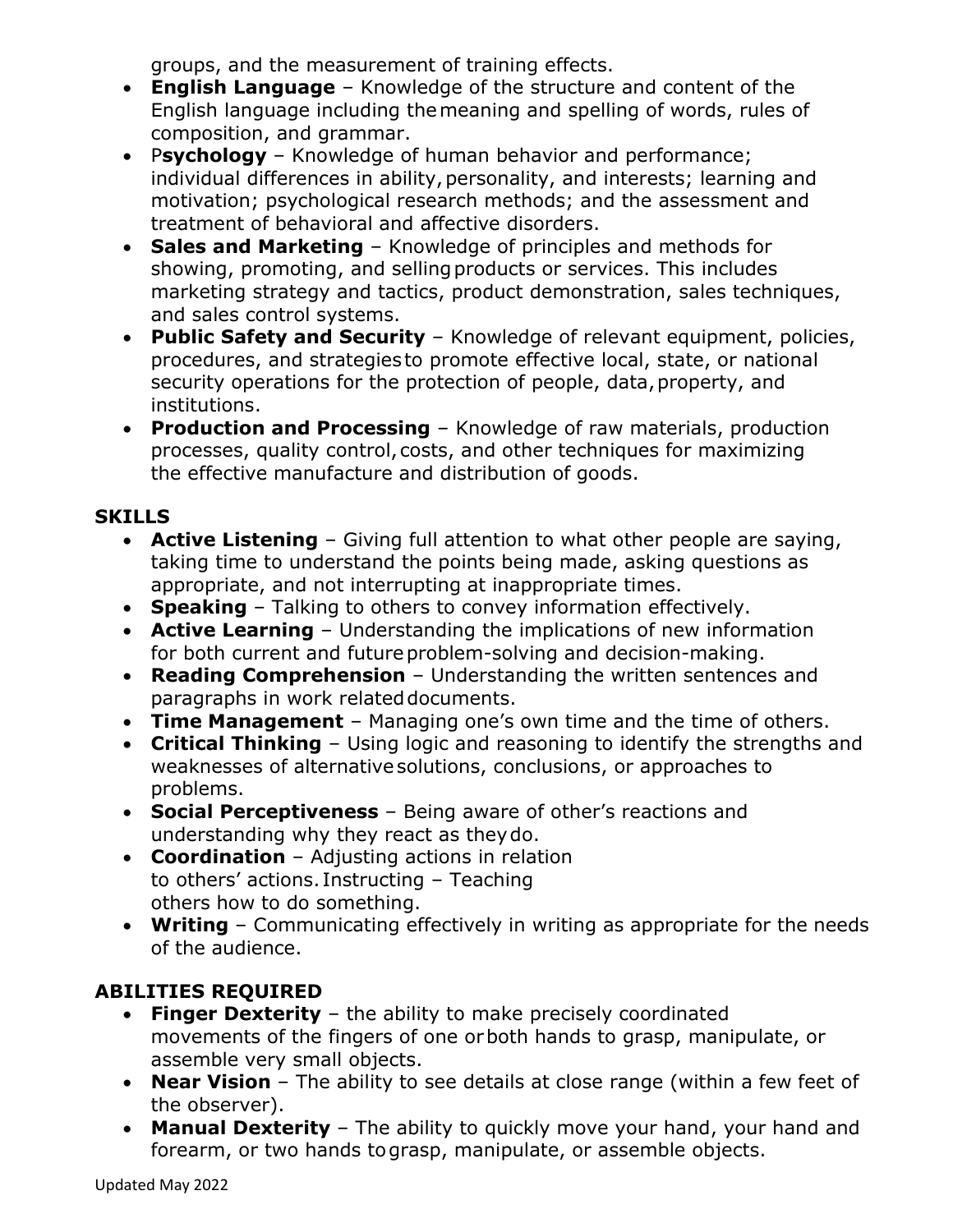- **Arm-Hand Steadiness** The ability to keep your hand and arm steady while moving your arm orwhile holding your arm and hand in one position.
- **Problem Sensitivity** The ability to tell when something is wrong or is likely to go wrong. It doesnot involve solving the problem, only recognizing there is a problem.
- **Control Precision** The ability to quickly and repeatedly adjust the controls of a machine or avehicle to exact positions.
- **Oral Expression** The ability to speak clearly so others can understand you.
- **Speech Clarity/Recognition** The ability to speak clearly so others can understand you and to havethe ability to identify and understand the speech of another person.
- **Selective Attention** The ability to concentrate on a task over a period of time without being distracted.
- **Deductive Reasoning** The ability to apply general rules to specific problems to produce answersthat make sense.

## <span id="page-15-0"></span>**WORK ACTIVITIES**

- **Assisting and Caring for Others** Providing personal assistance, medical attention, emotional support, or other personal care to others such as co-workers, customers, or patients.
- **Getting Information** Observing, receiving, and otherwise obtaining information from all relevantsources.
- **Identifying Objects, Actions, and Events** Identifying information by categorizing, estimating, recognizing differences or similarities, and detecting changes in circumstances or events.
- **Updating and Using Relevant Knowledge** Keeping up-to-date technically and applying newknowledge to your job.
- **Performing for or Working Directly with the Public** Performing for people or dealing directly withthe public. This includes receiving clients or guests.
- **Establishing and Maintaining Interpersonal Relationships** Developing constructive and cooperative working relationships with others and maintaining them over time.
- **Interpreting the Meaning of Information for Others** Translating or explaining what informationmeans and how it can be used.
- **Making Decisions and Solving Problems** Analyzing information and evaluating results to choosethe best solution and solve problems.

### <span id="page-15-1"></span>**WORK STYLES**

- **Dependability** requires being reliable, responsible, dependable, and able to fulfill obligations.
- **Attention to Detail** requires being careful about detail and thorough in completing work tasks.
- **Concern for Others** requires being sensitive to others' needs, feelings, and being understandingand helpful on the job.
- **Independence** requires developing one's own ways of doing things, guiding oneself with little orno supervision, and depending on oneself to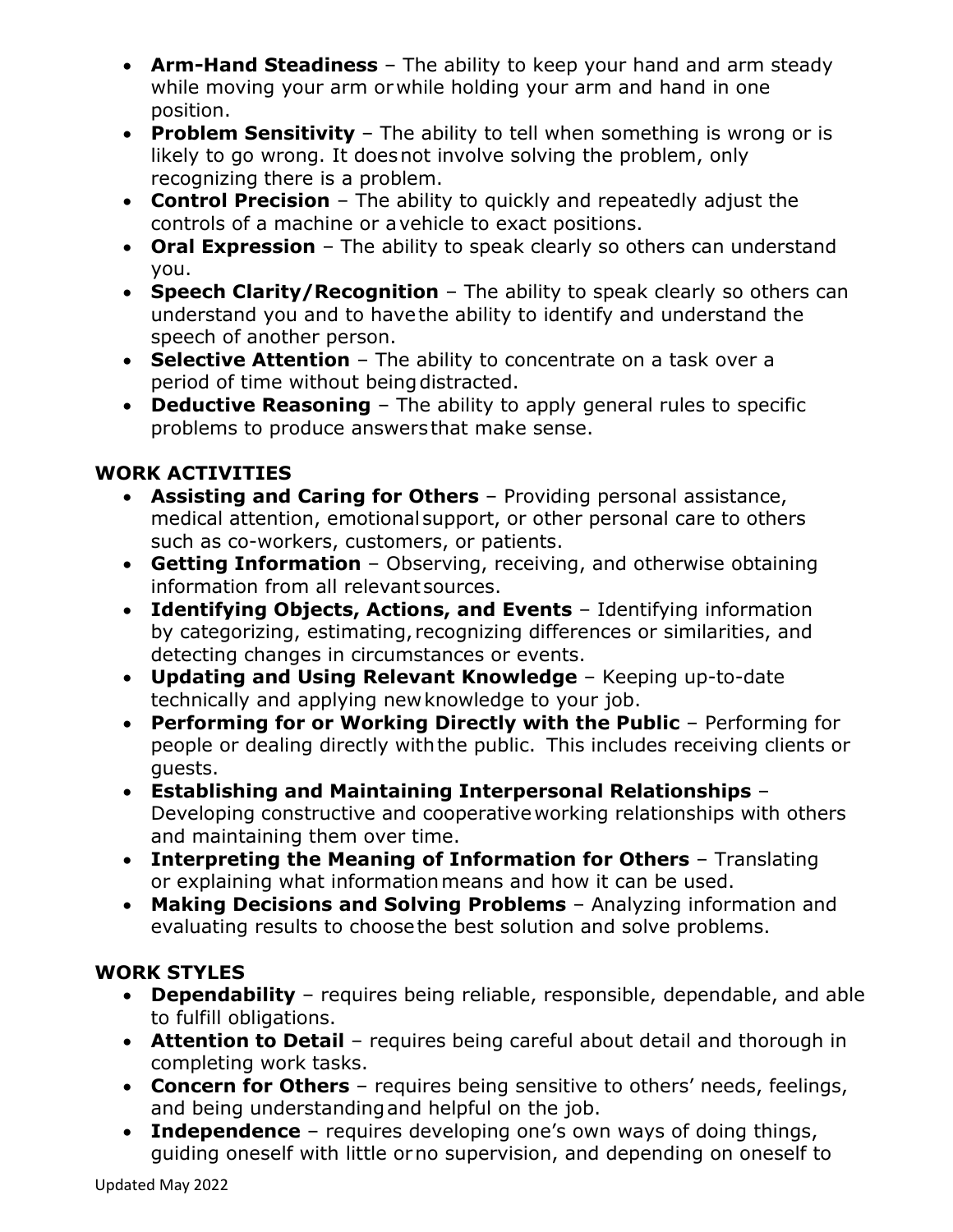get things done.

- **Integrity** requires being honest and ethical.
- **Self-Control** requires maintaining composure, keeping emotions in check, controlling anger, andavoiding aggressive behavior, even in very difficult situations.
- **Stress Tolerance** requires accepting criticism and dealing calmly and effectively with high stresssituations.
- **Initiative** requires a willingness to take on responsibilities and challenges.
- **Achievement/Effort** requires establishing and maintaining personally challenging achievementgoals and exerting effort toward mastering tasks.

Source: O\*Net Summary Report for Dental Hygienists

### <span id="page-16-0"></span>**HEALTH CARE WORKER'S EXPOSURE RISK**

Interested students are encouraged to visit the Organization for Safety and Asepsis Procedures website: www.osap.org, click on KNOWLEDGE CENTER, then scroll to locate infection control guidelines for COVID-19, CDC guidelines and Safest Dental Visit. This site is modified regularly, and the prospective student will have the most up to date information on occupational exposure risks inthe dental field.

#### <span id="page-16-1"></span>**RELATED OCCUPATIONS**

Workers in other occupations supporting health practitioners in an office setting include dental assistants, ophthalmic medical assistants, podiatric medical assistants, office nurses, medical assistants, physician assistants, physical therapy assistants, and occupational therapy assistants.

### <span id="page-16-2"></span>**EMPLOYMENT PROSPECTS/SALARIES**

Much faster than average employment growth is expected through the year 2020, in part because hygienists increasingly will perform services previously performed by dentists. Dental hygienists averaged about \$37.00 per hour in private practice employment settings. Dental hygienists who work for school systems, public health agencies, the Federal Government, or State agencies usuallyhave substantial benefits.





Updated May 2022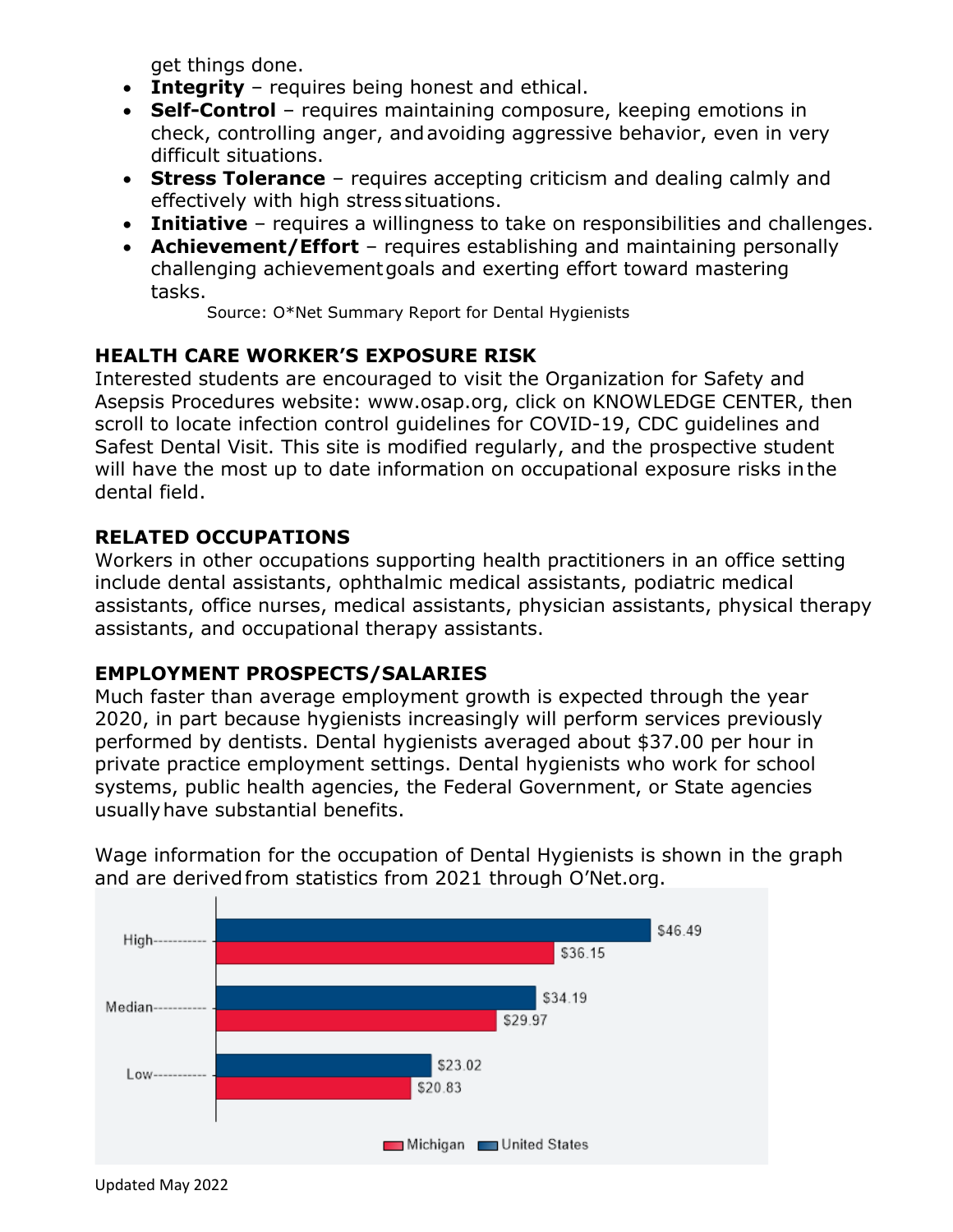### **Get a Great Job**

The degree will expand the knowledge of dental hygienists and prepare graduates for more extensive roles in the profession. This new degree program will guide students in developing theknowledge, skills, attitudes, and values necessary for positions of responsibility in a variety of healthcare, educational, research and community settings. The curriculum will consist of generaleducation courses, research courses and specialized career courses for entry into business, education, public health, or advanced dental hygiene practice.

According to the American Dental Hygienists' Association (AHDA), the hygienist can work in a varietyof settings which may include health maintenance organization or long-term care facility, military base, school system, dental supply company, insurance company, university or research center, veterinary center, government agency or another country. There is a growing need for hygienists to fulfill the roles of educators, advocates, administrators, and behavioral scientists for the profession to continue to be successful. For dental hygienists, the baccalaureate degree is important for adapting and advancing professionally.

### **As a student at Ferris, you have the right to:**

- Be treated as an adult Be treated with respect
- Know the instructor's expectations for you in the class Know the grading scale
- Obtain a written syllabus
- Know all class policies (attendance, etc.) Know the instructor's office hours
- Know all safety procedures (if applicable)

### **As a student at Ferris, your responsibilities include:**

- To attend class on a regular basis according to the requirements set forth in the instructor's syllabus
- To be on time for class
- To be prepared for class
- To wear appropriate clothing to class
- To use appropriate language in class
- To take responsibility for your own learning
- To adhere to the academic honesty policies
- To respect all points of view, everyone's rights and feelings

If a student fails to fulfill his/her classroom responsibilities, such behavior may reflect negatively on his/her grade in the class, and/or disciplinary action may result.

### <span id="page-17-0"></span>**GOOD PREPARATION FOR SUCCESS IN THE PROGRAM**

Biology, chemistry, and algebra classes are good background for success in dental hygiene classes.

### <span id="page-17-1"></span>**THE PROGRAM AT FERRIS (INCLUDING ADMISSION REQUIREMENTS)**

[https://www.ferris.edu/health-professions/Applications/Qualification-](https://www.ferris.edu/health-professions/Applications/Qualification-Policy/Qualificaiton-Policy-DHYG.pdf)[Policy/Qualificaiton-Policy-DHYG.pdf](https://www.ferris.edu/health-professions/Applications/Qualification-Policy/Qualificaiton-Policy-DHYG.pdf)

Updated May 2022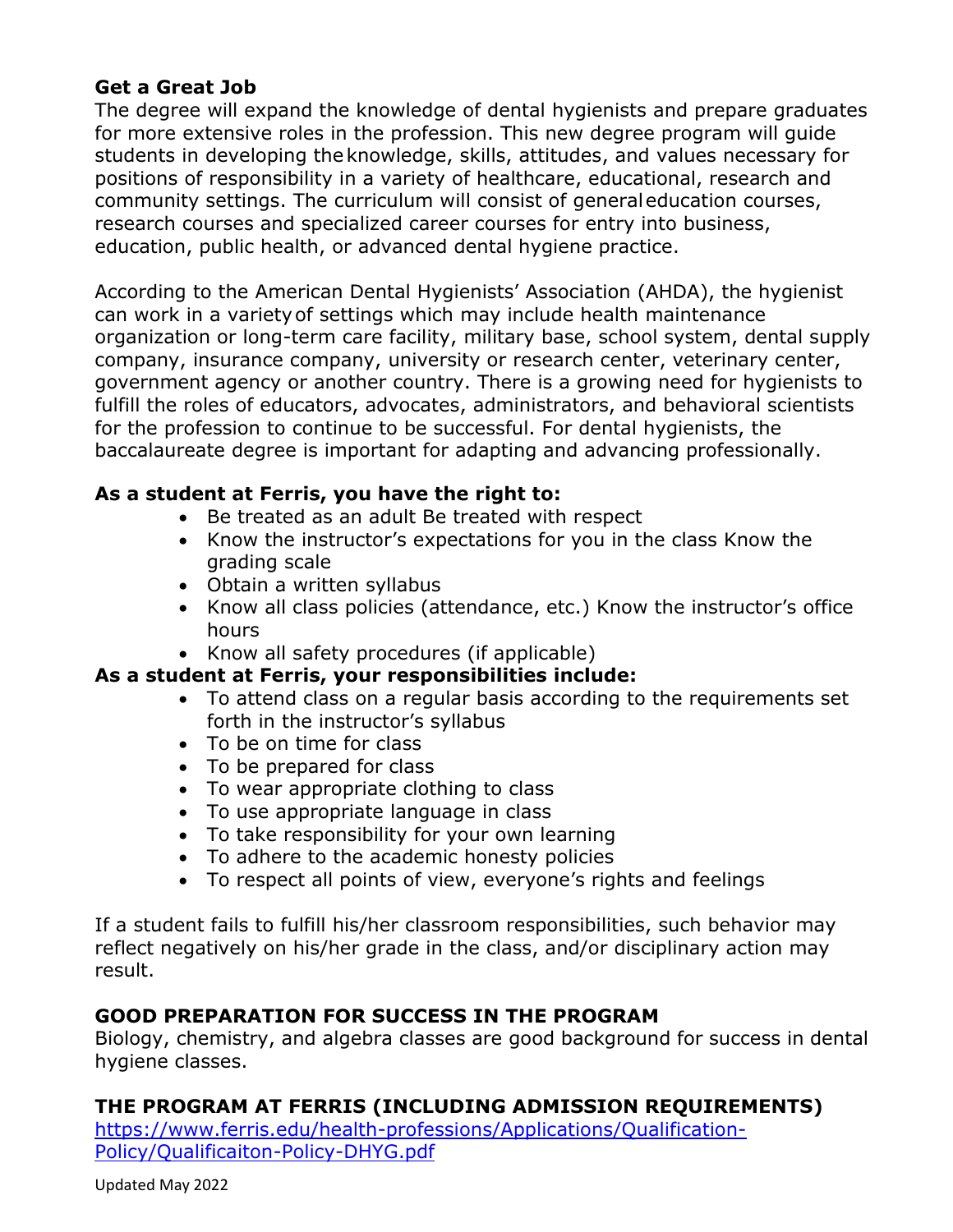Fundamentals of Algebra (MATH 010 with C- or higher or Math ACT 15 or (Pre-2016) Math SAT 350or (Post-2016) Math SAT 500).

College students wishing to enter the program must have a 2.5 GPA with "C" or better grades inMATH 110 or equivalent, and in one-semester classes with a lab in both biology and chemistry.

A year of college level prerequisites is required before entering the program's two-year professionalsequence. Completion of the three-year Associate degree, and final written and clinical exams enables the graduate to sit for the state licensure exam. Student clinical experiences occur within the college as the students work with patients from the University, community, and local schools in the College's 30-seat Dental Hygiene Clinic.

#### <span id="page-18-0"></span>**DENTAL HYGIENE – Associate in Applied Science (AAS) Degree Curriculum Guide for Students Entering the Programand Semester by Semester Program Plan**

[https://wwws.ferris.edu/checksheets/checksheets/HP/DHYG/AAS/DHYG\\_AAS\\_HP\\_2019-](https://wwws.ferris.edu/checksheets/checksheets/HP/DHYG/AAS/DHYG_AAS_HP_2019-2020.pdf) [2020.pdf](https://wwws.ferris.edu/checksheets/checksheets/HP/DHYG/AAS/DHYG_AAS_HP_2019-2020.pdf)

#### <span id="page-18-1"></span>**COURSE MATERIAL**

Each dental hygiene course has course materials and required texts which are available on the online bookstore, ADADE'MOS ONLINE BOOKSTORE. Faculty will submit textbook information and students will place orders for textbooks through an online bookstore portal and website.

The model was made in response to the increasing cost of textbooks and the growing trend of students to purchase their books from online booksellers. The goal of the bookstore is to streamline textbook adoption for faculty and for more variety and affordable textbook options for students.

The virtual bookstore will be powered by TextbookX, that will allow students to purchase quickly and easily. Students will be able to log in with their FSU credentials and see a personalized page with all of the registered courses and assigned materials. Students will be able to select from new, used, eBook and rental options as well as have the option to buy books from third party marketplace merchants and students around the country.

### <span id="page-18-2"></span>**CREDIT HOUR DEFINITION**

For each classroom credit hour, you will be scheduled for the equivalent of 50 minutes of classroom instruction per week which is consistent throughout the University. For each **clinical/laboratory** credit hour, you will be scheduled for the equivalent of three/four hours of laboratory or clinical instruction per week for a 15-week semester. This ratio is consistent throughout all clinical courses.

#### <span id="page-18-3"></span>**CURRICULUM SEQUENCE**

The curriculum sequence is mandatory, i.e., many courses have co or prerequisites. Therefore, deviation from the identified course sequence may result in difficulty in progressing, meeting graduation requirements, or being certified to the State Board of Dentistry (Associate degree students only).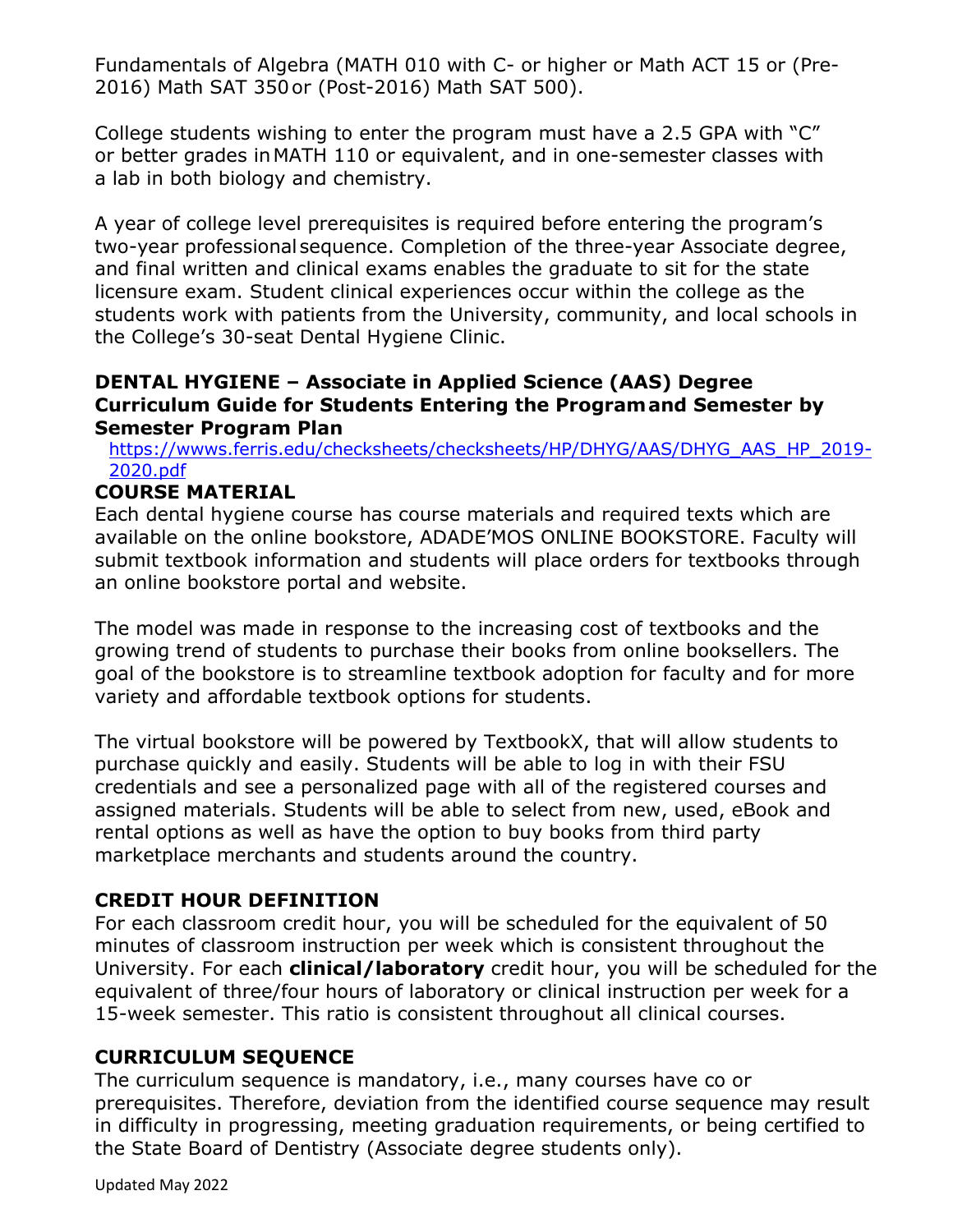#### <span id="page-19-1"></span><span id="page-19-0"></span>**DENTAL HYGIENE PROGRAM-ASSOCIATE IN APPLIED SCIENCE DEGREE Course Descriptions**

#### DHYG 101 - Oral Imaging (1 credit lecture)

This course teaches the theory and techniques needed to produce diagnostic radiographs which includes; radiation characteristics, x-ray production, properties and safety and the recognition of radiographic landmarks, pathology and dental materials. Prerequisite: DHYG students only.

#### DHYG 102 - Oral Imaging Lab (1 credit lab, 2 hours)

The student will learn to produce quality dental radiographic images in the laboratory setting through the use of dental manikins and clinical patients. An emphasis is placed on the types of traditional film used in dentistry, film holding devices, film developing, film mounting and digital radiography. Prerequisite: DHYG students only.

#### DHYG 104 - Dental Hygiene Theory 1 (3 credits, lecture)

Introduction to dental equipment, patient/operator positioning, aseptic technique, instrumentationskills, patient assessment procedures, dental deposits and the dental hygiene process of care.

Prerequisite: DHYG students only.

DHYG 105 - Pre-Clinical Dental Hygiene Practice 1 (2 credits, 6 hours lab) Pre-clinical application of procedures introduced in DHYG 104. Prerequisite: DHYG students only.

### DHYG 107 - Oral Science A (2 credits, lecture)

Introduction to dental nomenclature, anatomic form, eruption & exfoliation of human primary & permanent teeth. A comprehensive study of the histology & anatomy of the head & neck, includingskeletal, epithelial, glandular & lymph tissues of the oral cavity. Prerequisite: DHYG students only.

#### DHYG 108 - Oral Science A Lab (1 credits, 2 hours lab)

In the lab setting, students will learn dental nomenclature, anatomic form, eruption & exfoliation of human primary & permanent teeth. A comprehensive study of the histology & anatomy of the head & neck, including skeletal, epithelial, glandular & lymph tissues of the oral cavity. Prerequisite: DHYG students only.

### DHYG 117 - Oral Science B (1 credit, lecture)

A continuation of the comprehensive study of the histology & anatomical structures of the head &neck including muscular, blood & nerve systems. This course includes emphasis on embryonic development of the face, oral cavity & dental tissues. Prerequisite: DHYG 107 and DHYG 108.

### DHYG 118 - Oral Science B Lab (1 credit, 2-hour lab)

In the lab setting, using skulls, overheads & slides the student will continue a comprehensive study of the histology & anatomical structures of the head & neck including muscular, blood & nerve systems. This course includes emphasis on embryonic development of the face, oral cavity & dentaltissues. Prerequisite: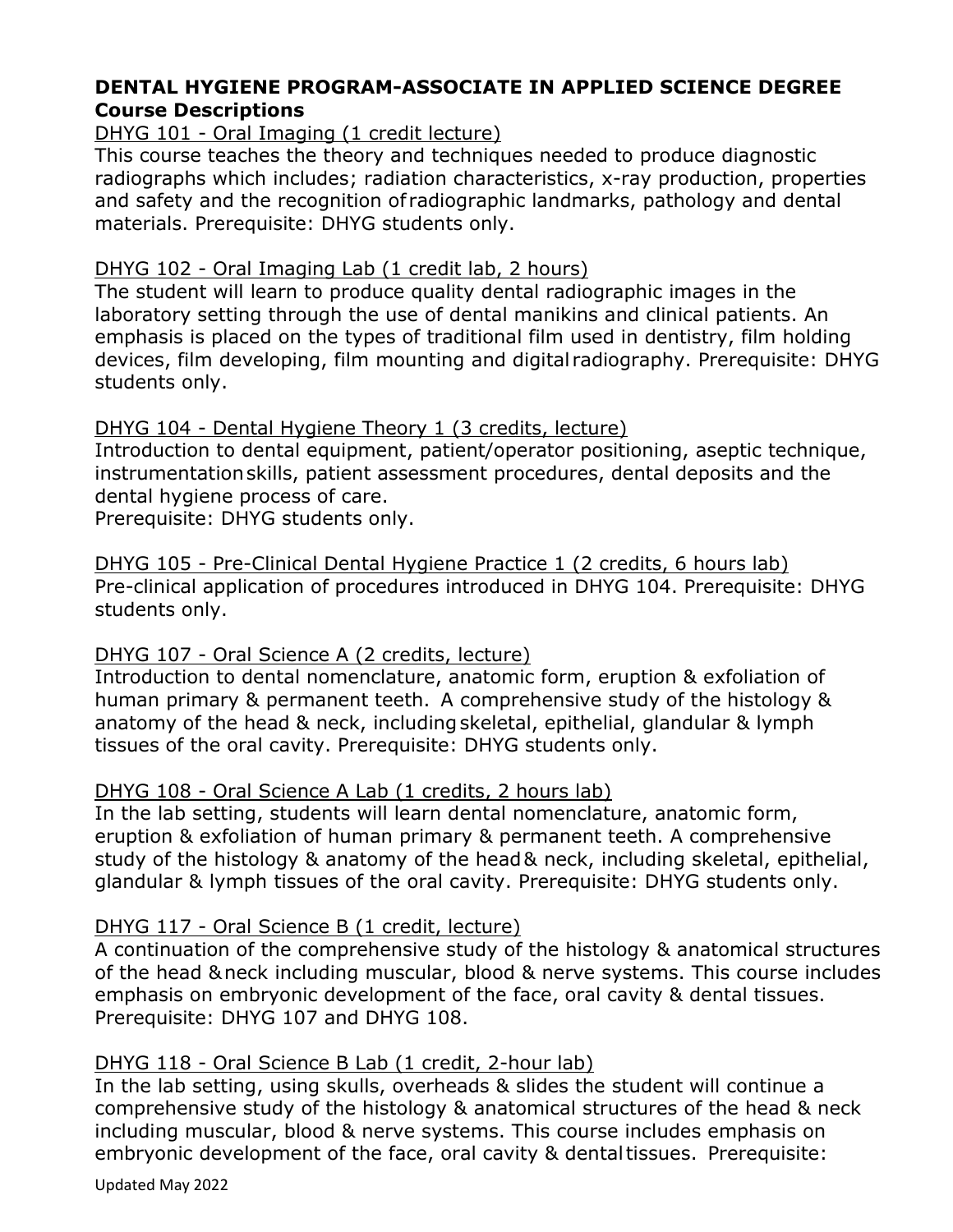#### DHYG 107 and DHYG 108.

#### DHYG 123 - General & Oral Pathology (2 credits, lecture)

This course is an examination of the cause and nature of both systemic and oral diseases. Discussion of significant diseases of bodily systems with special emphasis on oral pathology,including developmental disturbances, infections and physical injuries to the oral & paraoralstructures will be covered.

#### DHYG 124 – Dental Hygiene Theory 2 (2 credits, lecture)

Content in this course will provide a theoretical framework for dental hygiene diagnostic and therapeutic regimens as a basis for evidence-based clinical decision making. This course will providestructured activities that increase the knowledge of dental hygiene theory, enhance professionalismand gain an understanding for evidence-based clinical decision making and application. Prerequisite: DHYG 104 and DHYG 105.

DHYG 126 - Dental Hygiene Practice 2 (2 credits, 6 hours lab) Clinical application of procedures introduced in DHYG 124. Prerequisite: DHYG 104 and DHYG 105.

#### DHYG 127 - Dental Materials (1 credit, lecture)

The chemistry and physical properties of dental materials will be identified. Dental specialties will be introduced as well as the laboratory and restorative materials used in the dental profession suchas: composites, resins, sealants, amalgam, dental cements, impression materials, gypsum products,bleaching materials, fabrication of removable appliances and fixed restorations. Prerequisite: DHYG107 and DHYG 108.

#### DHYG 129 - Dental Materials Lab (1 credit, 2 hours lab)

Directed laboratory practice allows students time to understand dental material product propertiesand skills necessary for manipulation of laboratory and restorative materials used in the dental profession such as: composites, resins, sealants, amalgam, dental cements, impression materials, gypsum products, bleaching materials, fabrication of removable appliances and fixed restorations. Prerequisite: DHYG 107 and DHYG 108.

#### DHYG 208 - Perio/Path Review (2 credits, lecture)

This course focuses on Periodontology & Pathology involvement in patient treatment. Critical thinking skills will be used to compile & present clinical perio/path case study project. PrerequisitesDHYG 123 and 213.

#### DHYG 212 - Dental Hygiene Theory 3 (3 credits, lecture)

A continuation of Dental Hygiene Theory 2 this course introduces comprehensive periodontal patient assessment and management for a diverse patient population utilizing non-surgical periodontal therapy, advanced instrumentation techniques, chemotherapeutic agents, pain management, maintenance of dental implants, treatment planning and evaluation using the dentalhygiene process of care. Prerequisite: DHYG 124 and DHYG 126.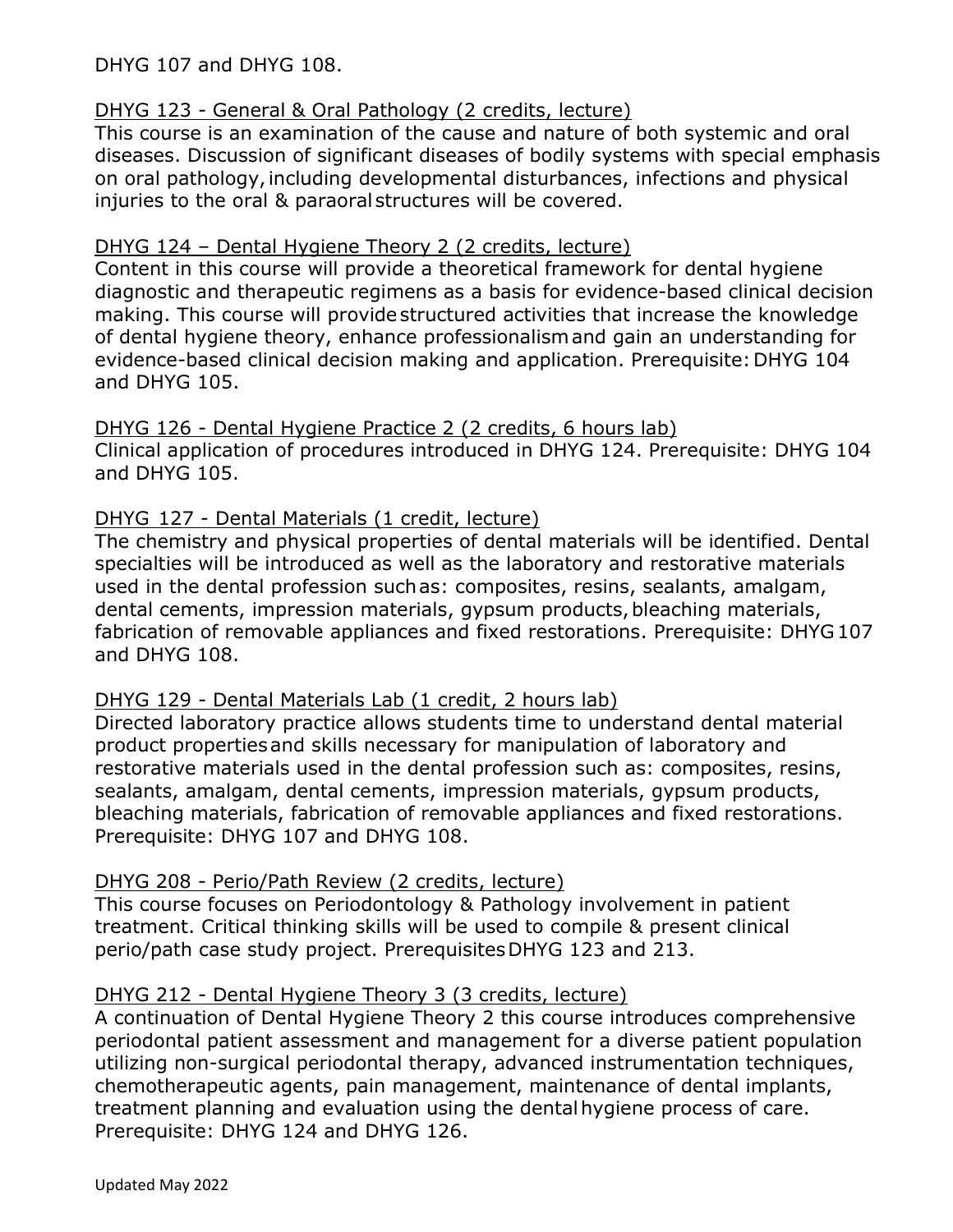### DHYG 213 - Periodontics (2 credits, lecture)

This course focuses on examination of structures of the periodontium and the etiology, pathology, recognition, control, treatment, prevention and ramification of diseases of the periodontium.

Prerequisites: DHYG 107.

### DHYG 217 - Community Dentistry A (1 credit lecture)

Community Dentistry will explore the role of the dental hygienist in the community. Students will be introduced to principles of public health, health education and health promotion programs andresources for culturally appropriate materials. Prerequisite: DHYG students only.

#### DHYG 218 - Pharmacology for Dental Hygiene (2 credits, lecture) Course concerned with the action(s) and the fate of drugs commonly used in dentistry as well as their possible interaction(s) with drugs being taken by the patient. Pre-Requisites: DHYG 123.

#### DHYG 222 - Dental Hygiene Practice 3 (3 credits, 12 hours lab)

This course is a continuation of Dental Hygiene Practice 2 with students providing oral services to clients in a supervised clinical setting. Students will demonstrate skills in periodontal patient assessment and non-surgical periodontal therapy methods including advanced instrumentation, patient treatment planning, evaluation of care, and radiographic interpretation. Prerequisites: DHYG124 and DHYG 126.

DHYG 227 – Community Dentistry A lab (1 credit, 2 hours lab) Community Dentistry will explore the role of the dental hygienist in the community. Students willbe introduced to principles of public health, health education and health promotion programs andresources for culturally appropriate materials. Prerequisite: DHYG students only.

#### DHYG 229 - Pain Management (1 credit, lecture)

Concepts in the administration of local anesthesia and nitrous oxide/oxygen sedation as methods for pain management. Anatomy, physiology, pharmacology, client assessment, indications and contraindications, selection of anesthetic agents, complications and emergency management will bediscussed. Prerequisites: DHYG 124 and DHYG 126.

DHYG 231 - Pain Management Lab (1 credit, 2 hours lab)

Clinical application of local anesthesia and nitrous oxide/oxygen sedation administration.Prerequisites: DHYG 124 and DHYG 126.

### DHYG 232 - Dental Hygiene Theory 4 (3 credits, lecture)

A continuation of Dental Hygiene Theory 3, this course continues with the management of the advanced periodontal patient, nutritional counseling, tobacco cessation counseling, ethical and legalissues in dentistry, professional organizations, practice management, professional credentialing, andcareer planning. Prerequisites: DHYG 212 and DHYG 222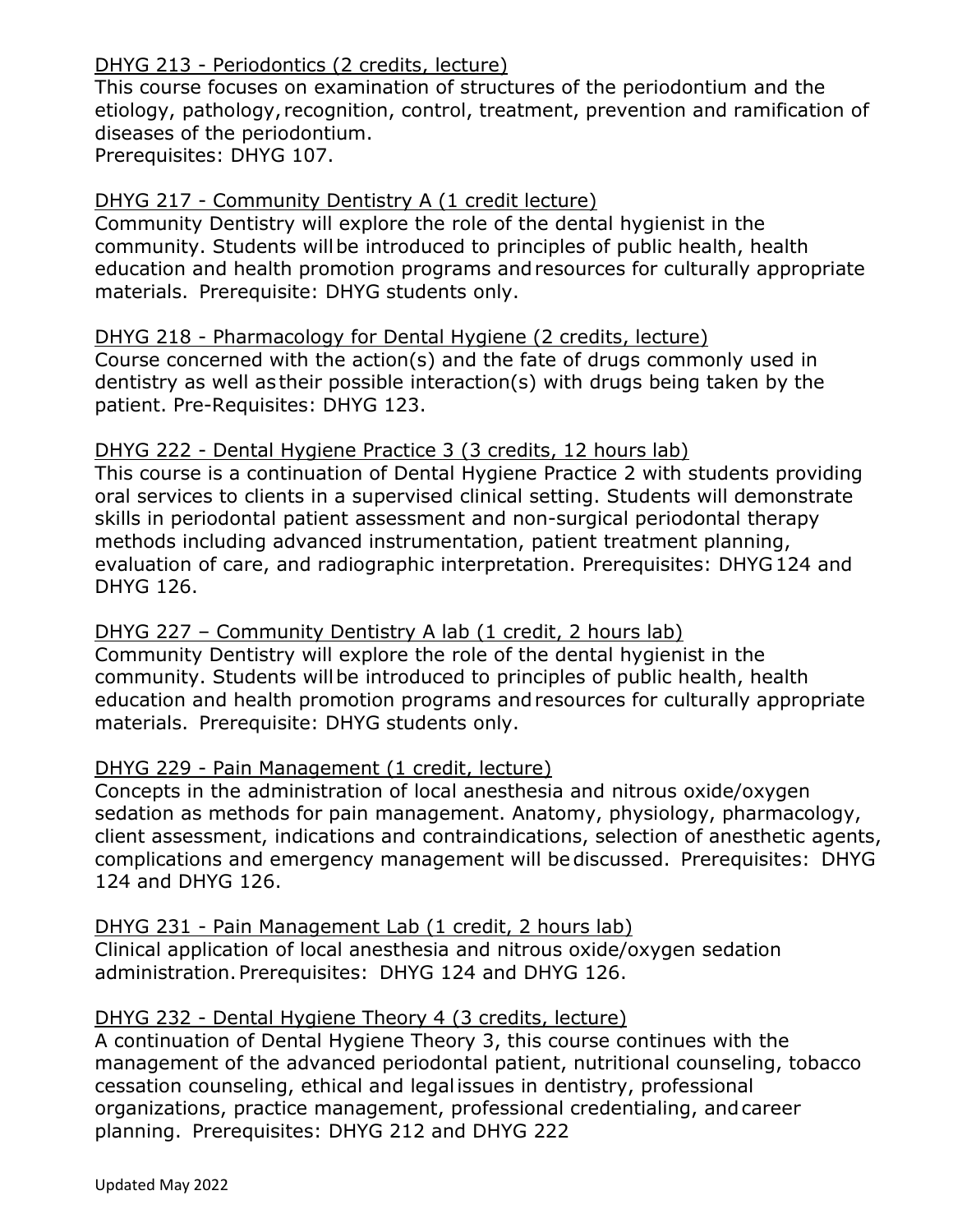### DHYG 233 - Dental Hygiene Practice 4 (3 credits, 12 hours lab)

This course is a continuation of Dental Hygiene Practice 3 with students providing a variety of oral services to patients in a supervised clinical setting, including nutritional counseling and tobacco cessation counseling. Students will continue to increase proficiency in all dental hygiene skills to prepare for the Commission on Dental Competency Assessments (CDCA) licensure examination. Prerequisites: DHYG 212 and DHYG 222.

### DHYG 237 - Community Dentistry B (1 credit, lecture)

Community Dentistry B will cover epidemiologic and research principles of oral health. The studentswill analyze scientific literature and describe statistical concepts. This course will describe current methods of payment for dental care. The students will review current dental research articles and create professional presentations. Prerequisite: DHYG 217.

#### DHYG 239 - Community Dentistry B Lab (Academic Service Learning) (1 credit, 2 hours lab)

Community Dentistry B is an Academic Service-Learning course which will focus on creating community health education and health promotions programs for the local area. Students will conduct service-learning programs which will include assessment, planning, implementation and evaluation. Community Dentistry B is a continuation of Community Dentistry A. Prerequisite: DHYG227.

DHYG 280 - Comprehensive Patient Assessment (1 credit, lecture) This course focuses on patient case studies designed to further student critical thinking skills foradvanced patient treatment decision-making. Prerequisites: DHYG 212 and 222.

### DHYG 291 Dental Hygiene Practicum (1-2 credits)

Students will expand their knowledge by participating in an off campus clinical or professionalenrichment experience. Student will work directly with a preceptor in an approved clinical or professional setting. Prerequisites: DHYG 222.

### <span id="page-22-0"></span>**ACADEMIC SUPPORT CENTER WORKSHOPS**

#### <https://www.ferris.edu/RSS/ASC/index.htm>

To provide all Ferris students access to a variety of academic skill-building opportunities that willassist them in their pursuit of academic excellence. The Academic Support Center will hold workshops to teach students skills for academic performance, stress management, and job searches. More information is available by calling Bernard Brown, minority retention program, (231) 591-3640.

### <span id="page-22-1"></span>**ACADEMIC SUPPORT CENTER AND TUTORING**

All services are FREE to Ferris State University Students.Academic Support Services include:

- Tutoring
- Study Skills assessment and assistance
- Skill building videos
- Computer programs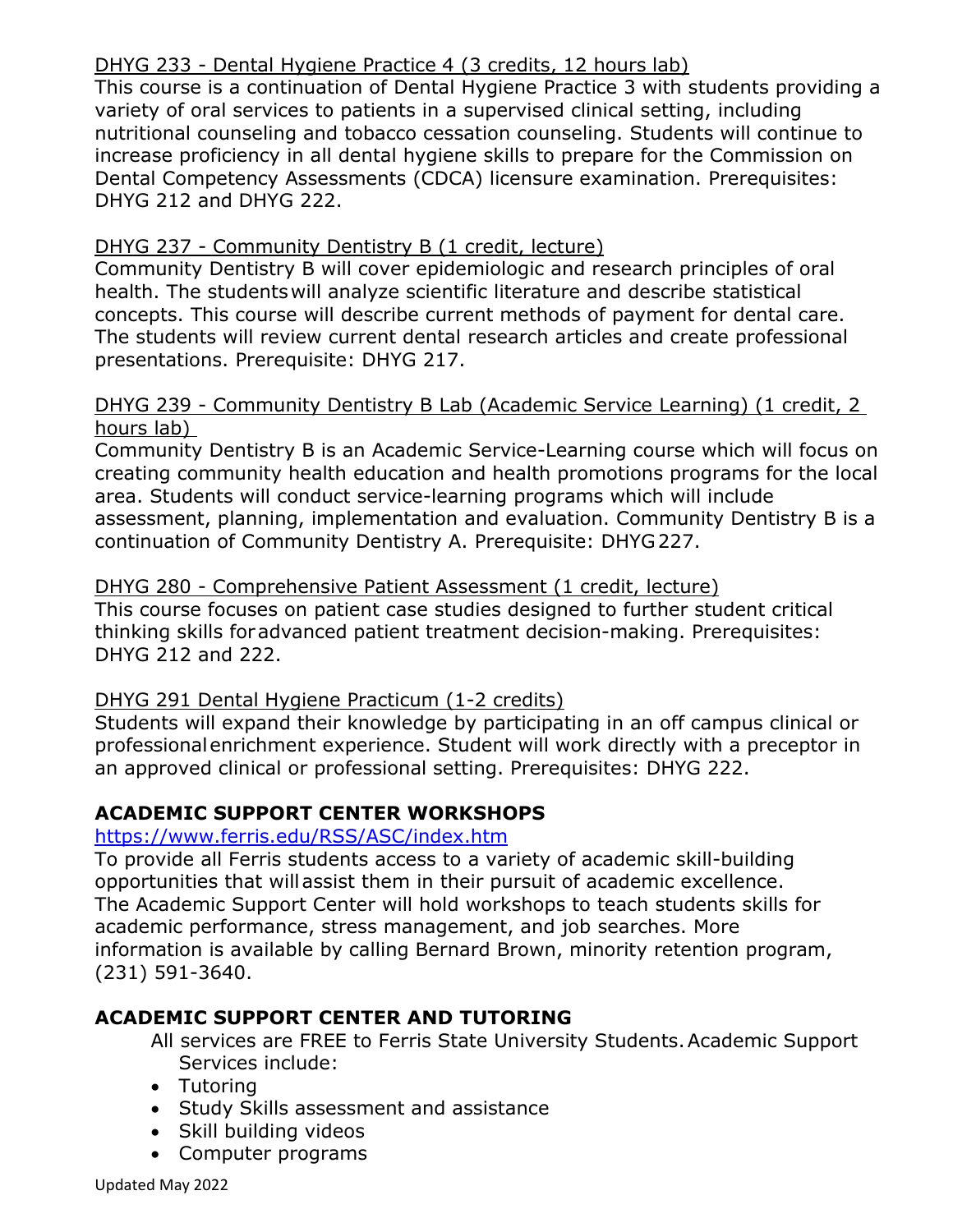FLITE 120 (231) 591-3543

### <span id="page-23-0"></span>**ACADEMIC TRANSCRIPTS**

Please note there may be delays in the processing time of your transcript order due to University and National Clearinghouse closures, delays of operations and/or other unforeseeable limitations. Ferris State University academic transcripts are complete records of enrollment and include undergraduate, graduate, and professional coursework. How to obtain your Official Academic Transcript: Ferris State University has partnered with the National Student Clearinghouse (NSC) toprovide the service.

[https://www.ferris.edu/admissions/registrar/transcriptrequest.htm](http://ousearch.omniupdate.com/texis/search/redir.html?query=official%2Btranscripts&pr=ferris&prox=page&rorder=500&rprox=750&rdfreq=500&rwfreq=750&rlead=750&rdepth=31&sufs=1&order=r&u=https%3A//www.ferris.edu/admissions/registrar/transcriptrequest.htm)

### <span id="page-23-1"></span>**ADMISSION CRITERIA**

### **Associate Degree Program Admission Criteria**

[https://www.ferris.edu/health-professions/admit/Admission-to-the-Clinical-](https://www.ferris.edu/health-professions/admit/Admission-to-the-Clinical-Programs.htm)[Programs.htm](https://www.ferris.edu/health-professions/admit/Admission-to-the-Clinical-Programs.htm)

A year of college level prerequisites is required before entering the program's two year professional sequence. Completion of the three year Associate's degree, and final written and clinical exams enables the graduate to sit for the state licensure exam. Student clinical experiences occur within the college as the students work with patients from the University, community, and local schools in the College's 30-seat Dental Hygiene Clinic with its exemplary automated patient record management system.

### <span id="page-23-2"></span>**FERRIS COMMUNITY EXPECTATIONS**

#### **As a Ferris Community Member...**

I will practice personal and academic integrity.

A commitment to this ideal is inconsistent with cheating in classes, in games, or in sports. Refraining from plagiarizing or offering another's work as your own, lying, practicing deceit, or being disloyal in personal and academic relationships.

I will respect the dignity of all persons.

A commitment to this ideal means not taking part in or condoning behaviors which demean dignityof individuals or groups, including hazing, intimidating, taunting, baiting, ridiculing, insulting, harassing, and discriminating against others.

I will respect the rights and property of others.

A commitment to this ideal means not stealing, vandalizing, committing arson, destroying property,or misappropriating funds. Respect for another's personal rights means refraining from any behaviors which violates persons' rights to move about freely, express themselves appropriately and to enjoy privacy.

I will refrain from all forms of bigotry and will strive to be open and accepting of the differences inpeople, ideas and opinions.

A commitment to this ideal pledges affirmative support for equal rights and opportunities for all regardless of their age, sex, race, religion, disability,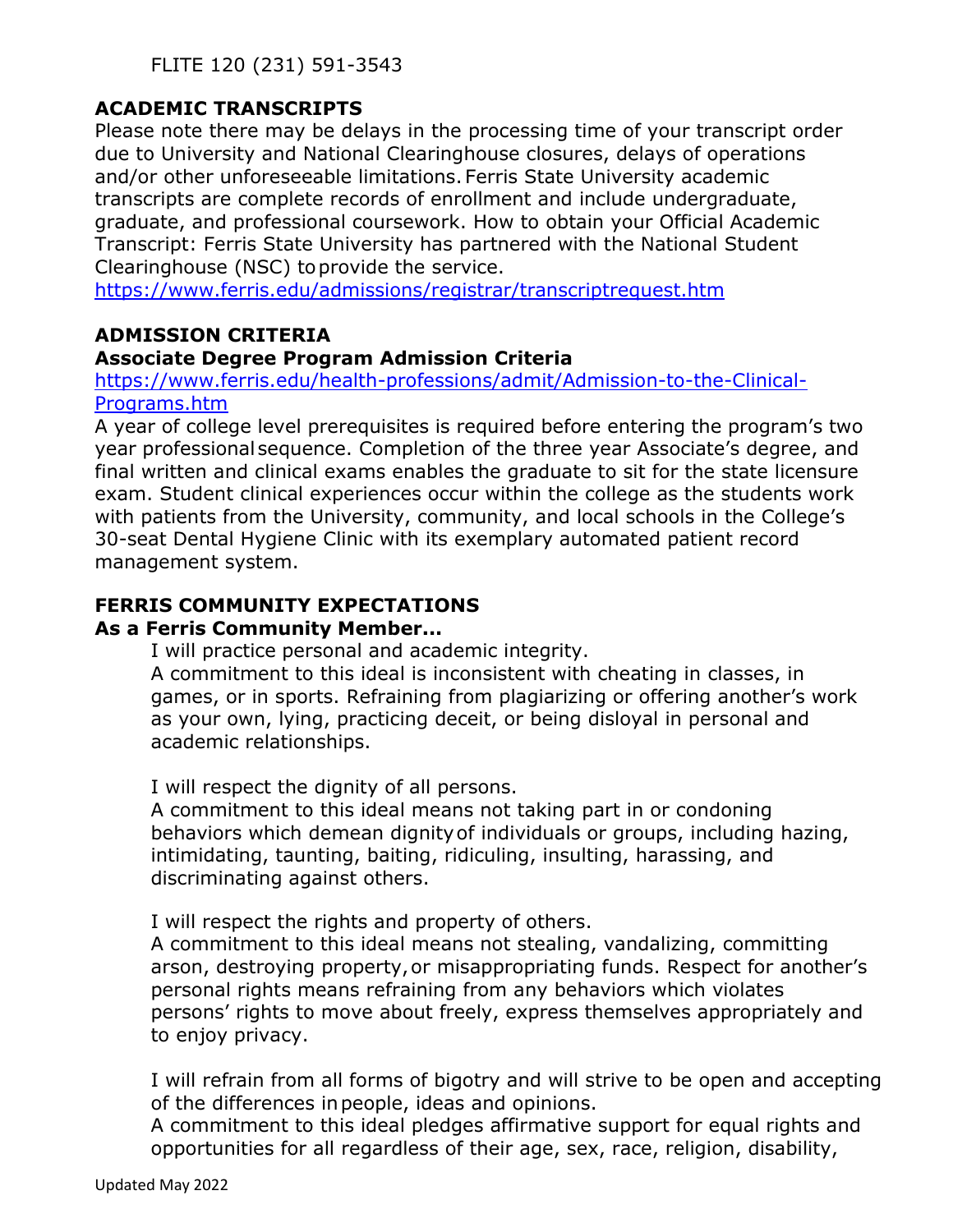ethnic heritage, socio-economic status, political, social or other affiliation or disaffiliation, or sexual preference.

I will demonstrate concern for others, their feelings and will work to bring about an environmentthat promotes intellectual development and a sense of community.

A commitment to this ideal is a pledge to be compassionate and considerate, to avoid behaviorswhich are insensitive, or inhospitable, or insightful, or which unjustly or arbitrarily inhibit one's ability to feel safe as they pursue their goals in the Ferris community.

Source: 1997-1999 Ferris State Catalog

### <span id="page-24-0"></span>**PROGRAM REQUIREMENTS TO ENROLL IN CLINICAL DENTAL HYGIENE COURSES**

Before enrolling in the first clinical dental hygiene course, each student must show evidence ofhaving met the following program requirements:

#### **Health Insurance:**

It is recommended that all students acquire and maintain health insurance coverage during their academic career. This is recommended due to occupational exposure to bloodborne pathogens as defined by the American Dental Association, MIOSHA, and OSHA. Students can acquire health insurance coverage through parents or may choose to purchase health insurance independent fromparents.

#### **CPR:**

Dental Hygiene Program Policy on Basic Life Support training for students, (faculty and staff) - the Dental Hygiene Program recognizes that emergencies may occur in the dental hygiene clinic. Asignificant aid in preparedness for emergencies is training in basic life support.

It is the policy of the Dental Hygiene clinic that students (faculty and staff) who participate in thedental hygiene clinic on a regular basis should maintain current certification in cardiopulmonary resuscitation (CPR).

The goal of the program is that all faculty, staff, and student training should be at the level of Basic Life Support for the Healthcare Providers (American Red Cross) or Basic Life Support for Healthcare Professional (American Heart Association). This training must include infant, child and adult CPR, use of a face mask, use of the automated external defibrillator (AED), choking and one and two person CPR.

An exemption will be made for those who may not participate in training or deliverance of CPR for documented medical reasons. That documentation will be maintained by the DH Clinic OperationsSupervisor or with Castlebranch.

Students will be required to show proof of CPR certification prior to participation in dental hygiene pre-clinic or dental hygiene laboratory activities. It is expected that if the CPR certification expires during the student's academic tenure, the student will update and report new certification to the DH Clinic Operations Supervisor prior to when the original CPR certification date expires.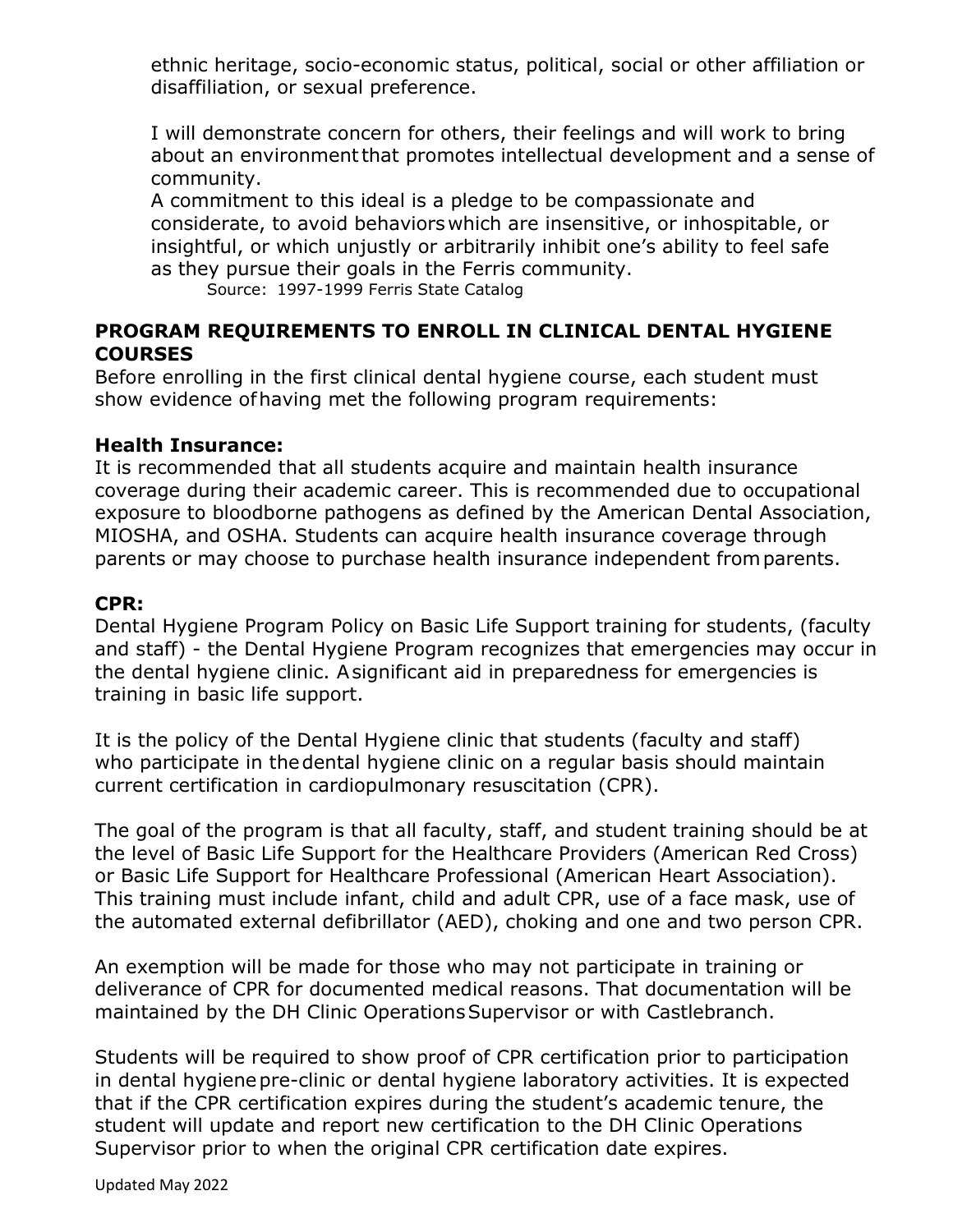Failure to comply with this policy: the student may be dismissed from clinic and patient treatmentuntil such time as the matter is resolved.

### <span id="page-25-0"></span>**IMMUNIZATIONS AND INFECTIOUS CONDITIONS**

All Dental Hygiene students are expected to follow Universal Precautions as defined by the Center for Disease Control (CDC).

- 1. A two-step negative TB skin test within 6 months prior to enrolling in the program, and annually while enrolled in dental hygiene courses. Expect to follow the CDC guidelines if a chest x-ray is needed.
- 2. Measles, Mumps and Rubella (MMR)
- 3. Varicella (Chicken Pox)
- 4. Hepatitis B immunization
- 5. Tdap
- 6. Influenza

It is mandatory for all students to receive information on Hepatitis B and be informed of the risks, benefits, and availability of Hepatitis B vaccine. All Associate degree students are required to be immunized for Hepatitis B and provide a follow-up titer indicating immunity

Declination waivers for vaccination will be determined on a case-by-case review or as per aphysician's recommendation.

#### <span id="page-25-1"></span>**INJURY**

Students injured during clinical experience may receive treatment according to the agency policy. The cost of the treatment is the responsibility of the student. An incident report for the agency andone for the University must be completed.

### <span id="page-25-2"></span>**PLAGIARISM**

According to Webster, plagiarism is "the taking of ideas, writings, etc. from another and passing them off as one's own". This practice is not acceptable to the University, the College, the Dental Hygiene program, or to the instructors. In an academic setting, this is equivalent to grand larceny.Severe consequences will result.

### <span id="page-25-3"></span>**PROFICIENCY VALIDATION**

Proficiency examinations are made available for those students who believe they have previouslymastered specific course content.

Proficiency validation for specific courses must be completed at least one semester prior to the desired point of entry (course entry depends upon available spaces). Clinical/laboratory challenges will be arranged as time and availability permit. To complete a proficiency/challenge exam in any dental hygiene course the time frame is as follows: Application procedures must be started by midterm two semesters before the course is offered. Students are to contact the departmental secretary to initiate the process.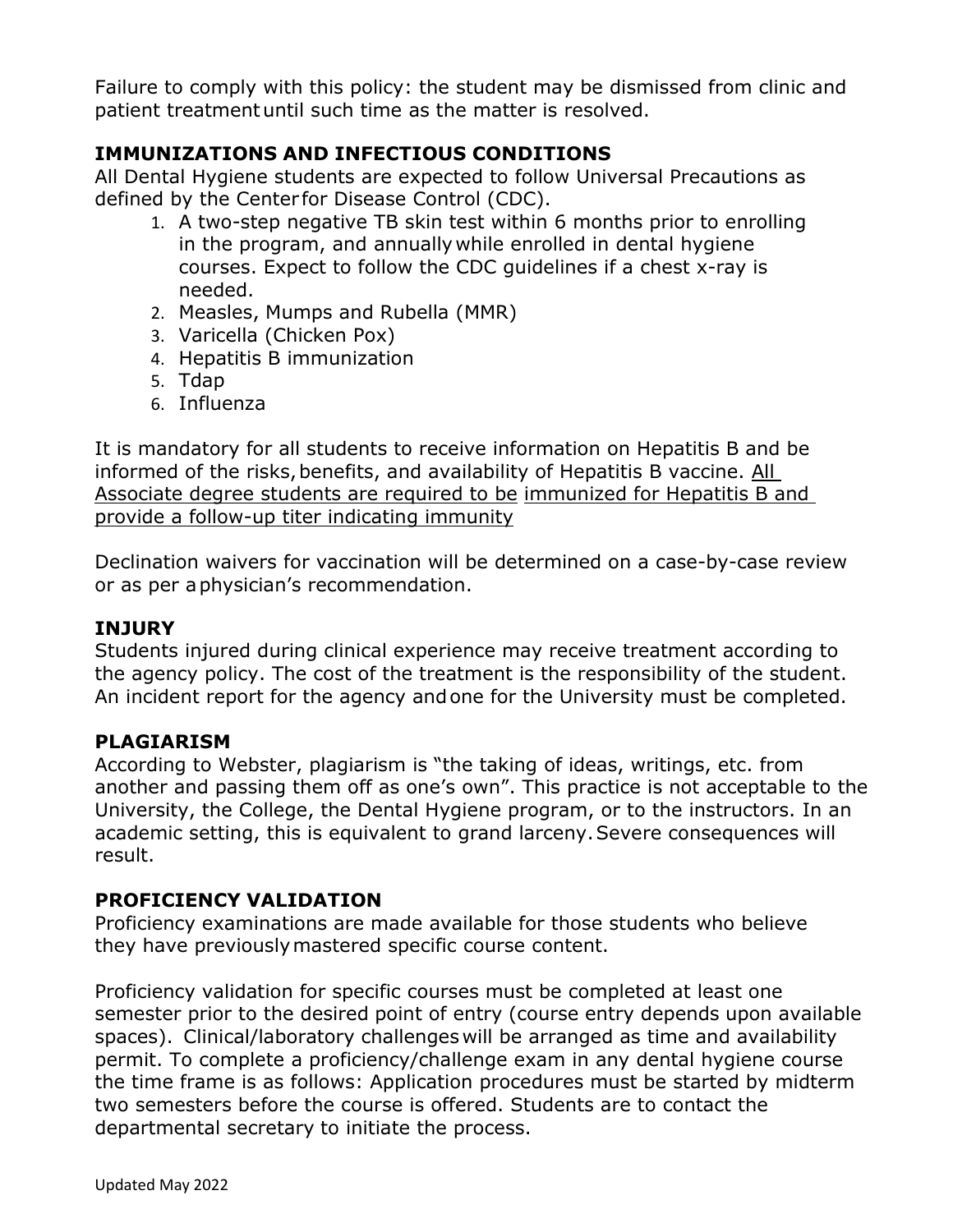### <span id="page-26-0"></span>**GRADING SYSTEM**

The grading system for all courses is:

| <b>GRADE</b>                          | <b>POINTS</b>     |
|---------------------------------------|-------------------|
| $\overline{\mathsf{A}}$               | $\overline{4.0}$  |
| $\overline{\mathsf{A}}$               | $\overline{3.7}$  |
| $\frac{\overline{B+}}{\overline{B-}}$ | $\overline{3.3}$  |
|                                       | $\overline{3.0}$  |
| $\overline{B}$                        | $\frac{2.7}{2.3}$ |
|                                       |                   |
|                                       | $\overline{2.0}$  |
| $\frac{\overline{C+}}{\overline{C-}}$ | $\overline{1.7}$  |
|                                       | 1.3               |
| $\overline{\mathsf{D}}$               | 1.0               |
| $\Box$                                | 0.7               |
|                                       | 0.0               |

[https://www.ferris.edu/admissions/registrar/grading\\_information.htm](https://www.ferris.edu/admissions/registrar/grading_information.htm)

#### <span id="page-26-1"></span>**GRADUATION**

All requirements must be met in accordance with stated criteria in the University Bulletin. A graduation clearance form must be filled out and signed by your advisor one semester prior tograduation date.

#### <span id="page-26-2"></span>**STUDENT MEMBER OF THE AMERICAN DENTAL HYGIENISTS' ASSOCIATION**

The Student Member of the American Dental Hygienists' Association is a category of membershipwithin the American Dental Hygienists' Association. ADHA is an Association dedicated to the advancement and promotion of dental hygiene. ADHA is the Association of your profession.

As a student, you have taken a significant step in your future and have chosen to enter an important role in the oral health care profession. Whether you have just started school, or are close to graduation, the American Dental Hygiene Association is your critical link to the dental hygiene profession.

Dental hygiene students are the primary driving force in your Association, and the essential foundation upon which the future of dental hygiene is based.

#### <span id="page-26-3"></span>**BENEFITS OF STUDENT MEMBERSHIP IN ADHA**

As a student member, you are provided with invaluable opportunities to preview your career as adental hygienist. Your affiliation with ADHA will help secure the success of your future in dental hygiene.

- **Scholarships** The ADHA Institute for Oral Health offers a variety of scholarship programs andresearch grants for students seeking careers in dental hygiene.
- **Recognition in Your Field** Membership in ADHA provides opportunities for professional growthand recognition. Leadership opportunities are available at every level of membership.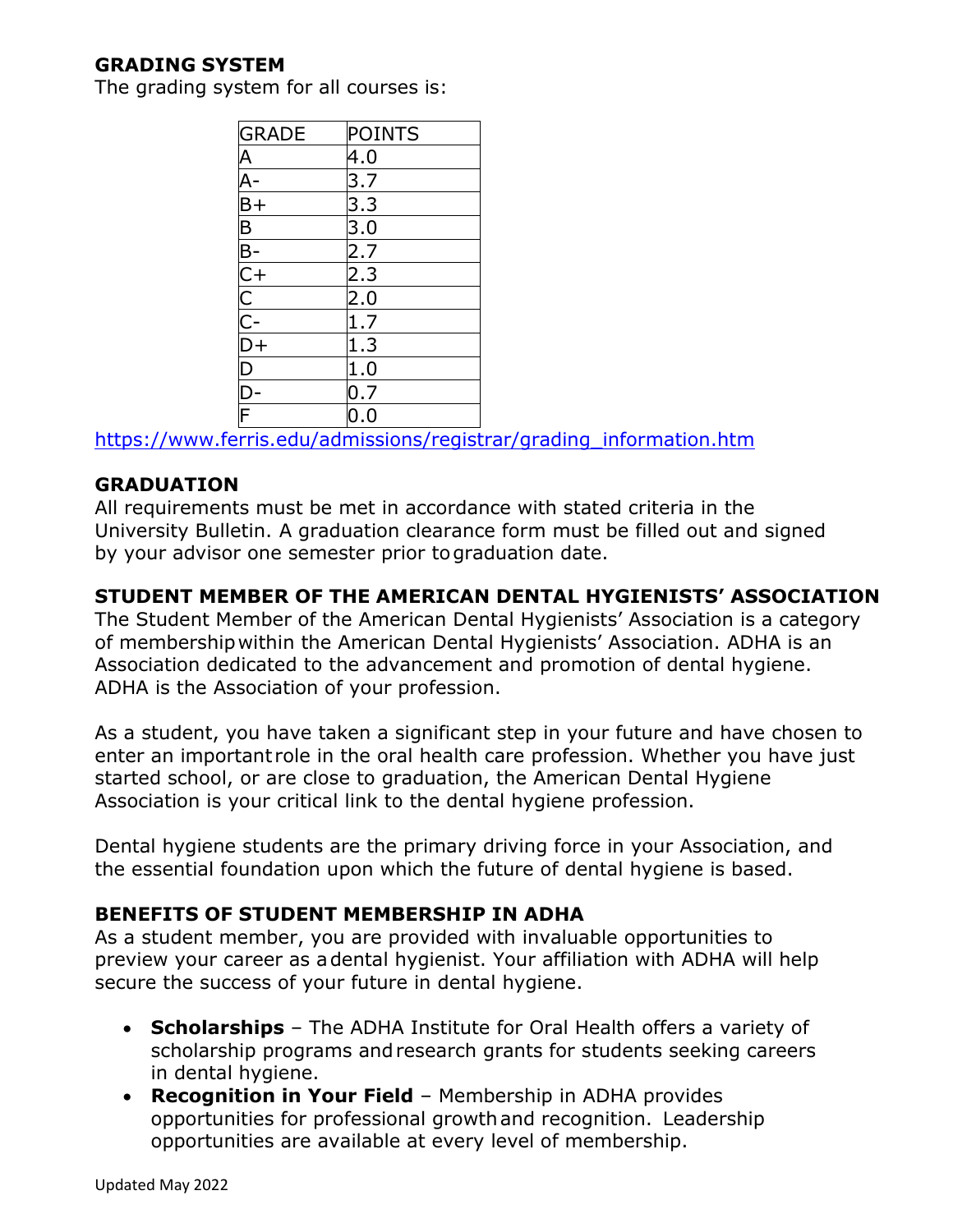- **Countless Networking Opportunities** Join over 35,000 of your colleagues who have made the commitment to dental hygiene and to ADHA. Members at the state and local levels meet regularlyto discuss ideas, information, and to share experiences.
- **Employment Assistance** ADHA offers national advertising and employment reference materials toassist students upon graduation.
- **Job Security** Once you've found a job, ADHA is right there helping to monitor legislative efforts toimpact government activities that affect the practice of dental hygiene.
- **Financial Security** ADHA provides members with affordable professional liability insurance, as wellas group health, automobile, term life, and disability insurance. You are also eligible to apply for a student MasterCard.
- **Continuing Education** ADHA helps you stay abreast of the issues affecting the dental hygiene profession. Student Members are eligible to receive a 25% discount on self-study continuing education programs. Students will also receive information about the ADHA's Annual Session.

Upon graduation from an accredited program in dental hygiene, you will be eligible to become anActive Member of ADHA. Active membership will entitle you to all the benefits you received as a student, and many more.

The following services were designed especially for you, the dental hygiene professional:

- Countless educational programs, workshops, and conferences to keep you informedof changes and advancements in your profession, and to help keep your license current.
- State constituent and local component member services and benefits.
- Representation of your professional opinions in legislative action affecting yourpatients as well as your profession.
- Group insurance policies at competitive rates.
- Innovative self-study and continuing education programs.

*Membership in your professional association demonstrates your commitment to excellence and thehighest standards of preventive oral health care.*

### <span id="page-27-0"></span>**STUDENT REPRESENTATION – AMERICAN DENTAL HYGIENISTS' ASSOCIATION**

Ferris State University has over 220 Registered Student Organizations (RSO) on campus. The Ferris State University Dental Hygiene RSO, is one of the largest RSO's on campus. The election of officers is a voluntary activity of each dental hygiene class. Such elections are ordinarily held at the second meeting of the Fall semester of the program. This allows time for class members tobecome acquainted with one another.

Each class decides on the titles, tasks and number of class officers. In general, the function of classofficers is to plan and organize community service projects and the pinning ceremony (similar to a graduation ceremony but for dental hygiene students)

In addition, officers or other class members are encouraged to serve on various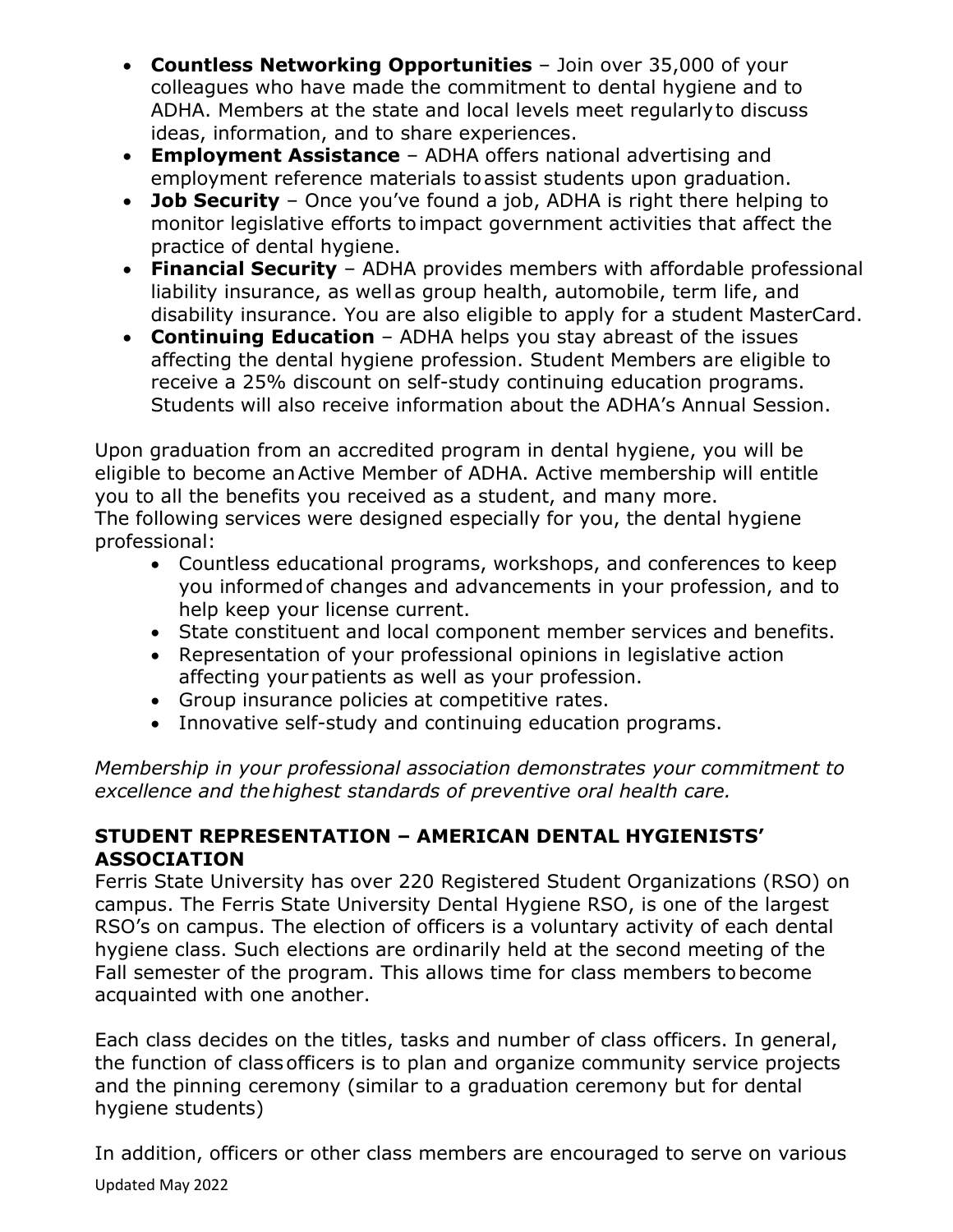departmental or college committees. Dental Hygiene Program personnel meet with students to assess all aspectsof the program and plan for improvements.

#### <span id="page-28-1"></span><span id="page-28-0"></span>**DENTAL HYGIENE CLINIC/LAB AND CLASSROOM POLICIES Computer Usage**

Students may not use any of the clinic computers or the computers in the computer room, VFS 205, for personal purposes. This area is off limits to anyone that is not in the dental hygiene program due to patient information. Violations of such may result in severe penalties as determined by Program Coordinator, Course Coordinator, DH Clinic Operations Supervisor, Program Director, Dean of the College of Health Professions, HIPAA Privacy Officer, or FSU Legal Counsel. Clinic computers will be monitored for private use.

#### <span id="page-28-2"></span>**Confidentiality/HIPAA**

Materials prepared by students relating to clinical/classroom assignments must conform to ethical standards of confidentiality and the client's right to privacy. More information can be found in the HIPAA Privacy Policy & Procedure Manual.

#### <span id="page-28-3"></span>**Exposure Statement/Health Insurance**

Students exposed to bloodborne/body fluid pathogens during clinical experience will follow the policy in the Dental Clinic Policies and Procedure Manual. The cost of treatment is the responsibility of the student. It is recommended that students acquire health insurance through parents or purchase their own health insurance prior to entry into dental hygiene and maintain health insurance during their academic tenure in dental hygiene.

### <span id="page-28-4"></span>**Transportation to Internship Sites**

Transportation to clinical sites is the responsibility of the dental hygiene student. Affiliations existwith a variety of agencies throughout Michigan. The agency and hours of clinical assignment will change from semester to semester.

Student operated vehicles on campus must abide by the regulations presented in the Ferris StateUniversity Student Handbook.

### <span id="page-28-5"></span>**Disruptive Behavior Policy**

The College of Health Professions strives to maintain a positive learning environment and educational opportunity for all students. Consequently, patterns of behavior which obstruct or disrupt the learning environment of the classroom or other educational facilities will be addressed.

- 1. The instructor is in charge of the course. This includes assignments, due dates, methods and standards of grading, and policies regarding attendance, tardiness, late assignments, outside conferences, etc.
- 2. The instructor is in charge of the classroom. This includes the times and extent to which they allow questions or discussion, the level of respect with which they and other students are to be treated, and the specific behaviors they will allow within their classes. Open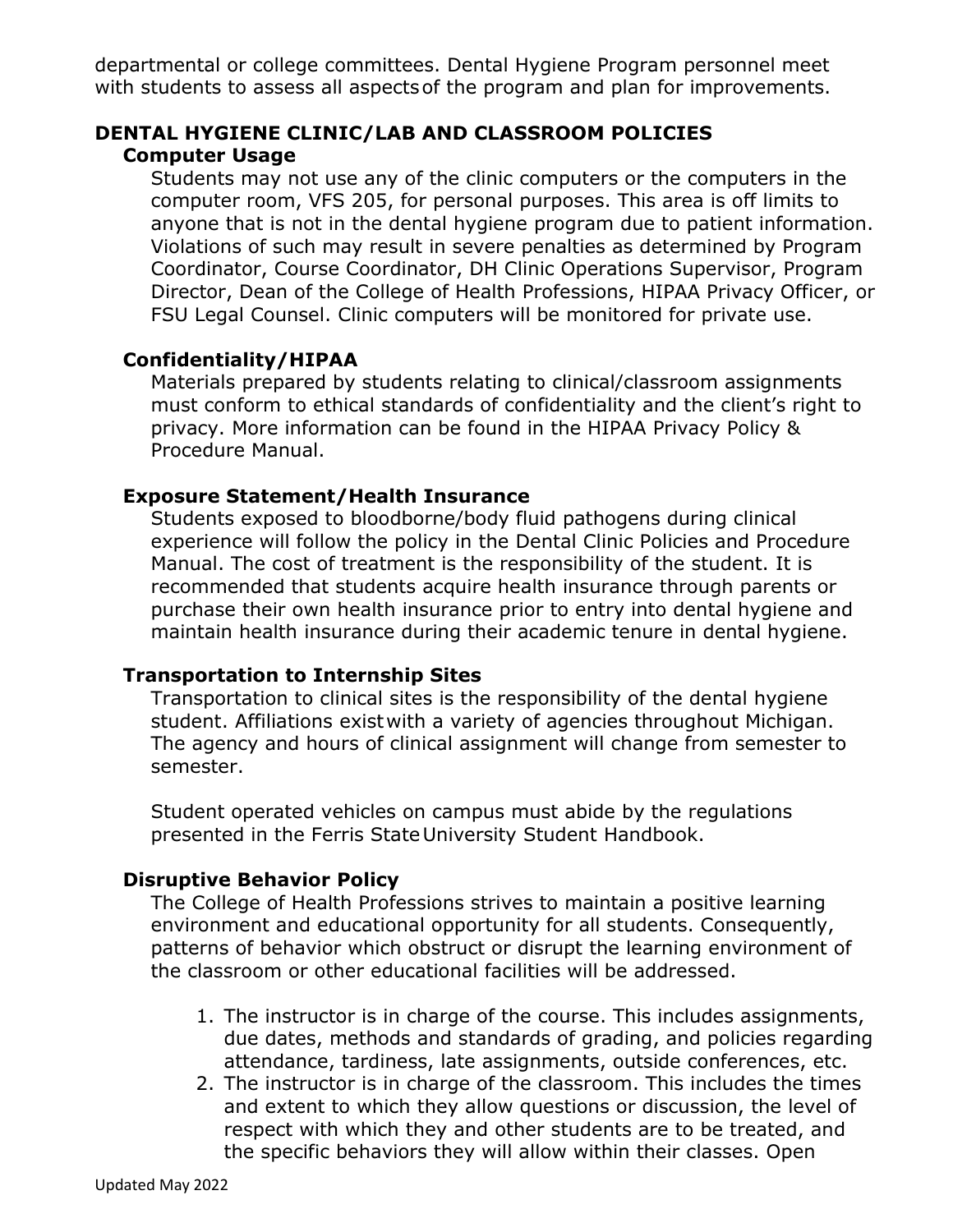discussion of an honest opinion about the subject of a course is encouraged, but the manner in which the class is conducted is a decision of the instructor.

- 3. An instructor is entitled to maintain order in his/her class and has an obligation to other students to do so. Toward that end, an instructor is authorized and expected to inform a student that his/her behavior is disrupting a class and to instruct the student to stop that behavior. If the student persists, the instructor is authorized to direct the student to leave the class. If the student fails to comply with a directive to leave the class, the instructor may call Public Safety to assist with the student's removal.
- 4. If a student persists in a pattern or recurrent disruptive behavior, then the student may be subject to administrative action up to and including an involuntary withdrawal from the course, following administrative review by the College of Health Professions Dean's Office, and/or University disciplinary proceedings. (University disciplinary procedures are delineated in the "Student Conduct and Discipline Policy", reprinted in the FSU Student Calendar/Handbook.)
- 5. Disruptive behavior cannot be sanctioned by a lowered course grade (e.g., from a B to a C) except insofar as quality of classroom participation has been incorporated into the instructor's grading policy for all students. (Note: Academic misconduct, which is covered by other regulations, can be a legitimate basis for lowering a grade or failing the student.)
- 6. Students are expected to maintain professionalism at all times and represent the dental hygiene program at Ferris State University with high standards on and off campus.
- 7. Students as well as employees are bound by the University's policy against harassment, in any form. Harassment will not be tolerated.
- 8. The office of the student's dean will be notified of any serious pattern or instance of disruptive behavior.

#### <span id="page-29-0"></span>**Dismissal**

As a result of misconduct, as outlined in the Ferris State University Student Handbook, a student may be dismissed from the University without the opportunity for re-enrollment. This is consistent with the policy of Ferris State University.

In addition, the faculty of the Dental Hygiene program reserves the right to recommend at any time the withdrawal of a student whose personal conduct, health, or scholastic standing makes it inadvisable for him/her to remain in the program.

# <span id="page-29-1"></span>**FERRIS STATE UNIVERSITY POLICIES/PROCEDURES**

#### <span id="page-29-2"></span>**Harassment**

Any person who believes he or she has been subjected to harassment of any kind (sexual, racial or otherwise) should approach the individual whom they believe is responsible He or she should identify the specific behavior, explain that he or she considers the behavior to be offensive and/or harassing, and ask the individual to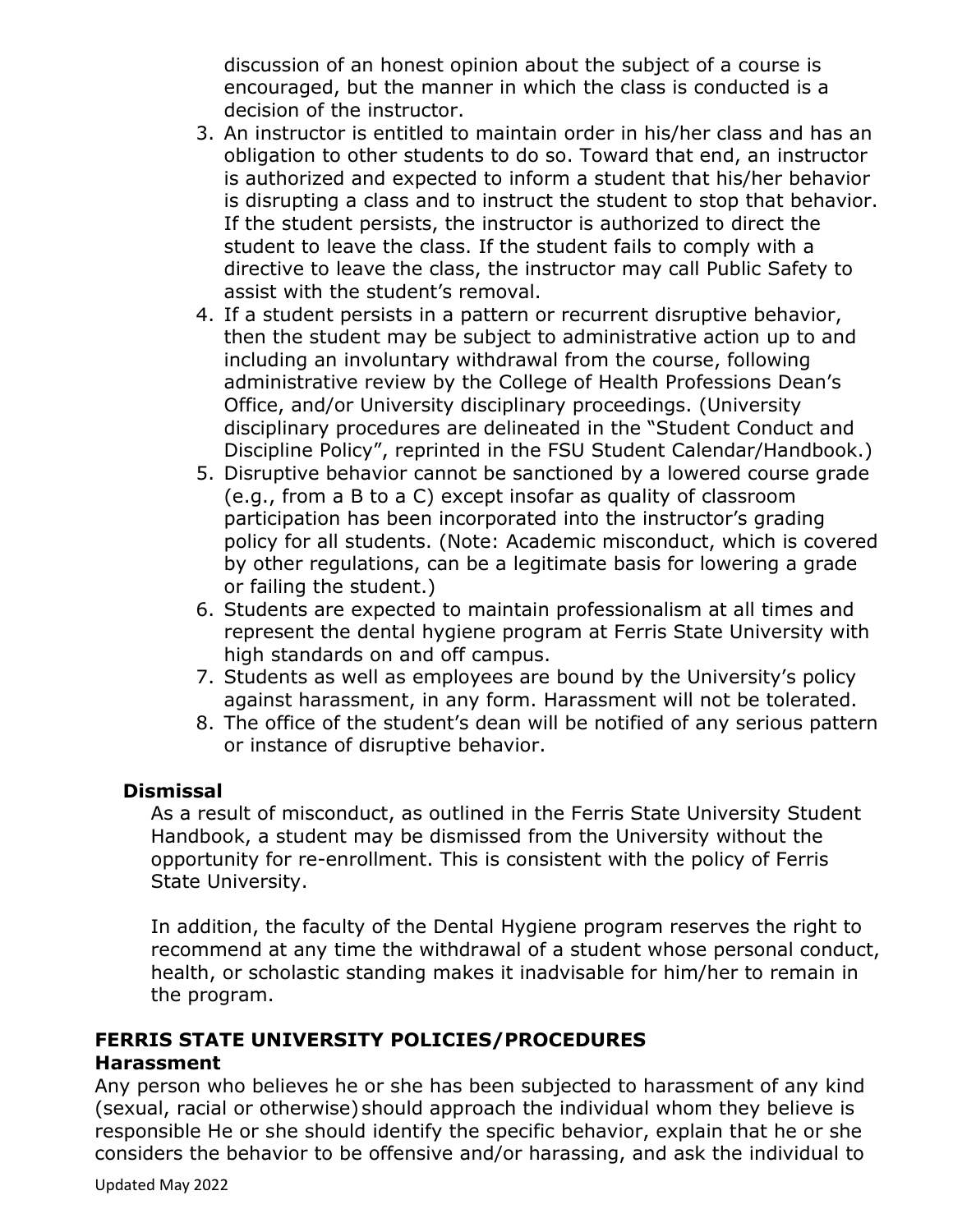stop the behavior. If assistance is needed to approach the individual, contact an Academic Dean, the Dean of Students, the Director of Minority Student Affairs, or the Director of Affirmative Action.

If approaching the individual is not possible, (i.e., you are uncomfortable or uncertain as to how the situationshould be handled or you are concerned the situation may become volatile), or does not resolve the matter, it should then be reported immediately to an Academic Dean, the Dean of Students, the Director of MinorityStudent Affairs, the Director of Student Judicial Services, or the Director of Affirmative Action. If, for some reason, you are uncomfortable discussing your situation with any of these individuals, please report your situation to any member of the University administration. The circumstances surrounding the matter will be fully investigated, including the nature of the harassment and the context in which it occurred.

All reports of harassment and subsequent investigations will be kept as confidential as possible. Anyone found to have violated this policy will be subject to discipline up to, and including, discharge or dismissal thatmay include, but not be limited to, official reprimand, official apology, sensitivity training, and/or other disciplinary action including dismissal. Likewise, because intentionally false accusations of harassment can have serious effects on innocent people, anyone found to have intentionally falsely accused another person of violating this policy would be subject to discipline up to and including discharge or dismissal.

### <span id="page-30-0"></span>**Sexual Harassment**

Using the definition contained in the Equal Employment Opportunity Commission guidelines, adapted to include educational environments, sexual harassment is defined as follows:

Unwelcome sexual advances, requests for sexual favors, and other verbal or physical conduct of a sexual nature constitutes sexual harassment when:

- 1. submission to such conduct is made either explicitly or implicitly a term or conditionof an individual's employment or academic advancement;
- 2. submission to, or rejection of, such conduct by an individual is used as a factor inemployment or academic decisions affecting such individuals;
- 3. such conduct has the purpose or effect of substantially interfering with an individual's work or academic performance, or creating an intimidating, hostile, or offensive working, living, or academic environment.

While sexual harassment most often takes place in situations of power differential between the persons involved, sexual harassment may also occur between persons of the same status (e.g., student-to-student). The person exhibiting sexually harassing conduct need not realize or intend the conduct to be offensive for the conduct to constitute sexual harassment.

### <span id="page-30-1"></span>**Racial Harassment**

Any conduct, physical or verbal, that victimizes or stigmatizes an individual onthe basis of race, ethnicity, ancestry, or national origin. Such behavior could involve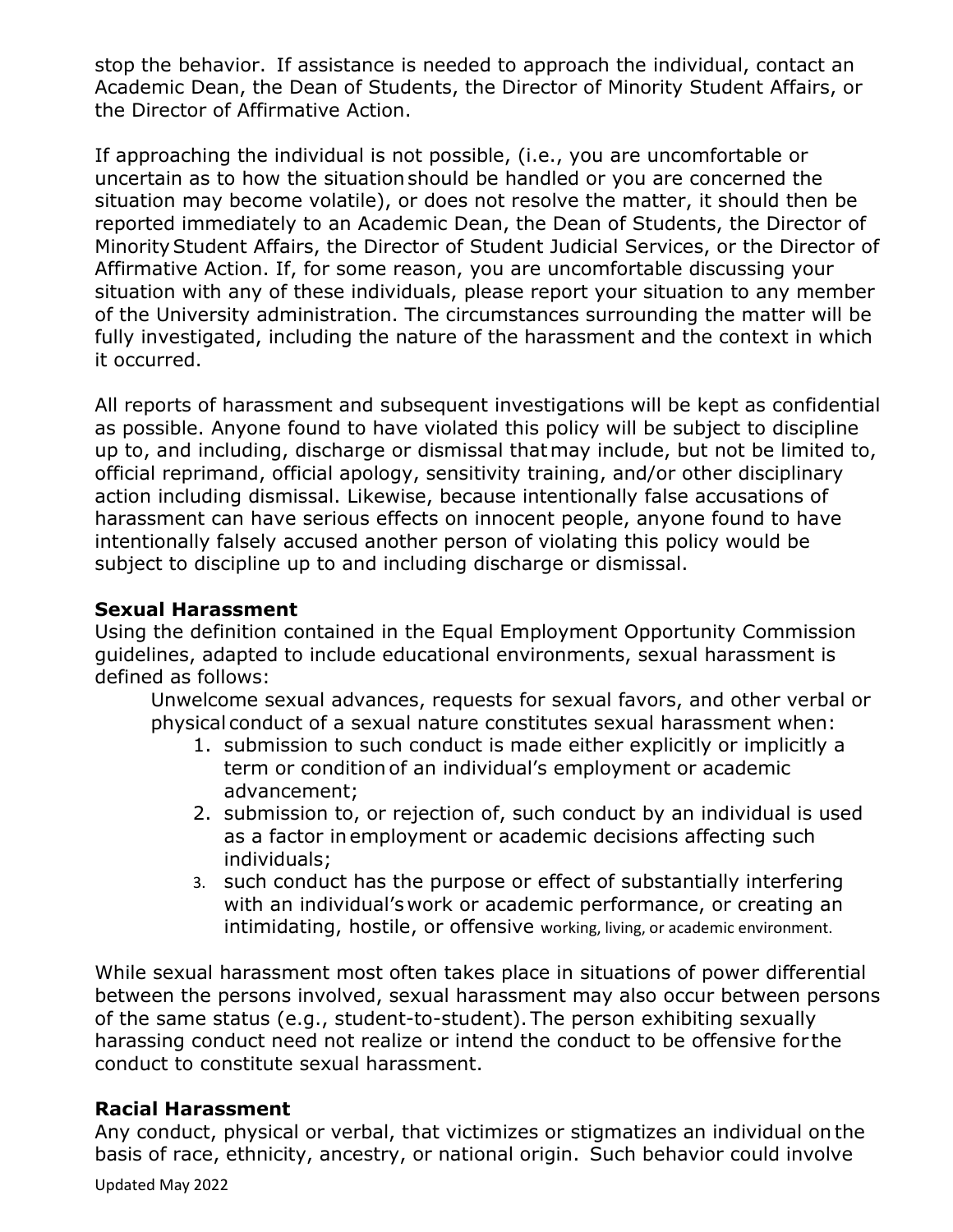any of the following:

- 1. The use of physical force or violence to restrict the freedom of action or movement ofanother person, or to endanger the health or safety of another person;
- 2. Physical or verbal conduct intentional or otherwise that has the purpose or effect of (or explicitly or implicitly threatens to) interference with an individual's personal safety, academic efforts, employment, or participation in University-sponsored activities.
- 3. The conduct has the effect of unreasonably interfering with an individual's working, learning,or living environment.

The attributes of racial harassment described above are also the attributes of most other types of harassment that can occur. Harassment may be based upon a person's status that is protected by law (i.e., religion, veteran status, handicap, etc.), or may be for some other reason not specifically covered by law. Inany event, harassment of any type is not acceptable at Ferris State University. Ferris State University Board of Control Policy 11/14/00. [https://www.ferris.edu/title-ix/homepage.htm](http://ousearch.omniupdate.com/texis/search/redir.html?query=title%2BIX&pr=ferris&prox=page&rorder=500&rprox=750&rdfreq=500&rwfreq=750&rlead=750&rdepth=31&sufs=1&order=r&u=https%3A//www.ferris.edu/title-ix/homepage.htm)

#### <span id="page-31-0"></span>**Affirmative Action Statement**

Ferris State University affirms its steady commitment and dedicated efforts to provide equal employment opportunity as described by federal and State laws, the Affirmative Action Program of the University, and other pronouncements made by its President. Ferris State University will ensureequal opportunity without regard to race, creed or religion, color, national origin, sex, age, marital status, heights, weight, sexual preference, veteran status, handicap, or other characteristics which cannot lawfully be the basis for educational or employment opportunity.

#### <span id="page-31-1"></span>**Readmission**

Students who were previously enrolled in the Dental Hygiene program may be readmitted on a space available basis. Due to rapid changes in the dental hygiene profession, the faculty reserves the right to assess prior dental hygiene knowledge and skills. Readmission is based on current general dental hygiene requirements\* and by meeting any deficiencies identified by the Department of Dental Hygiene faculty. The students apply for readmission through the AdmissionsOffice. Priority for readmission is granted by date and space available, as well as successful demonstration of selected dental hygiene knowledge and skills.

\*Ferris State University Catalog

### <span id="page-31-2"></span>**Repeating failed courses**

Students who fail a dental hygiene course, or who receive less than a "C" (2.3 or 75%), may repeat the course and/or concurrently enroll in specific studies in dental hygiene course. No more than one dental hygiene course may be repeated throughout the dental hygiene curriculum. Failure of a second course, or failure to meet the progression policy, results in termination of the student's placement in the curriculum.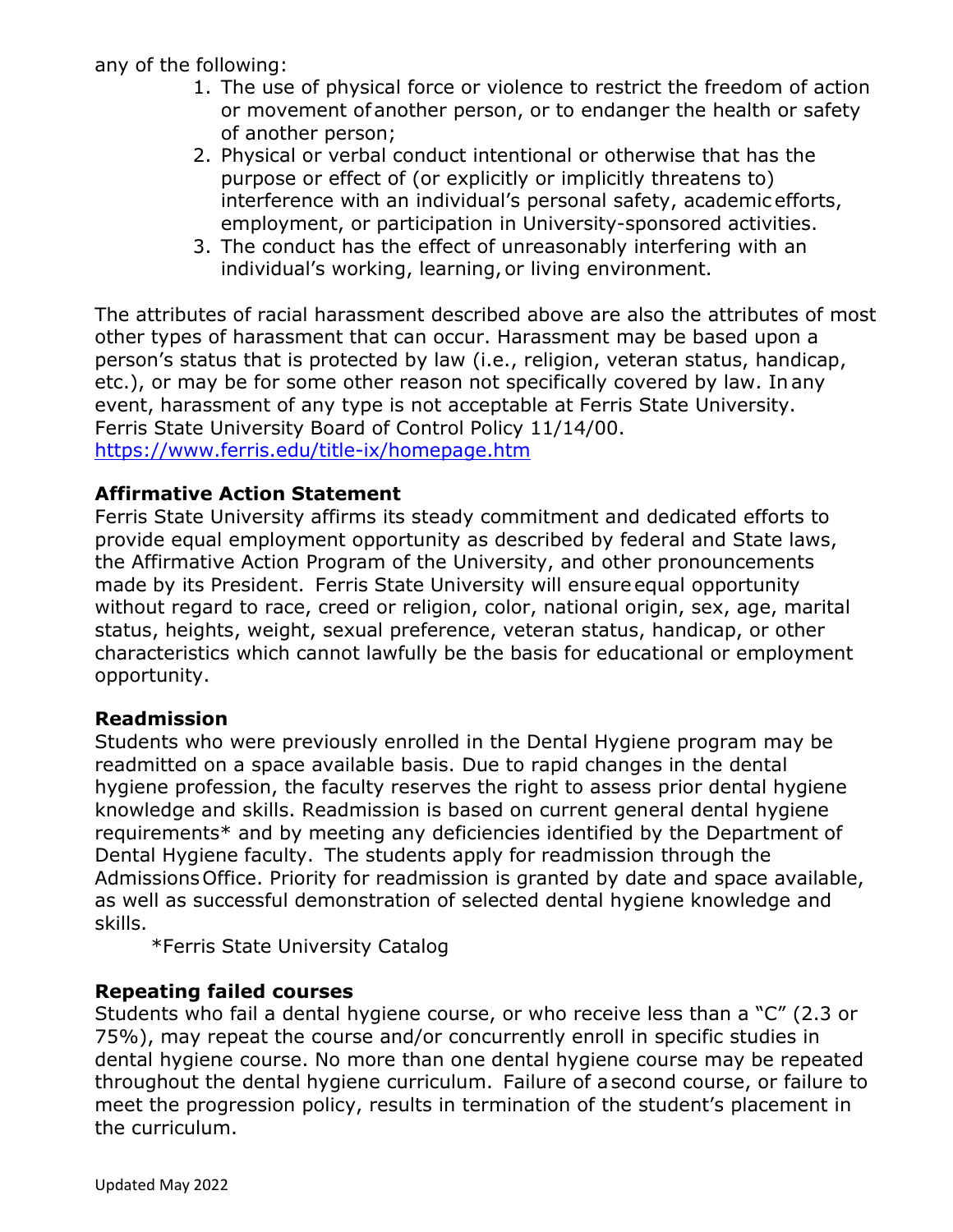### <span id="page-32-0"></span>**Progression policy**

- Any student with a conviction record is advised to contact the Michigan Department of Community Health's Bureau of Health Professions and Health Systems at <http://www.michigan.gov/mdch/> regarding his/her ability to be eligible for licensureupon completion of the program.
- Information regarding status is mailed to last address provided. It is the student's responsibility to maintain current contact information with the college.

#### <span id="page-32-1"></span>**APPEALS – STUDENT RIGHTS AND RESPONSIBILITIESSTUDENT CODE OF COMMUNITY STANDARDS AT FSU**

[https://www.ferris.edu/administration/studentaffairs/judicial/Student-](https://www.ferris.edu/administration/studentaffairs/judicial/Student-Code.htm)[Code.htm,](https://www.ferris.edu/administration/studentaffairs/judicial/Student-Code.htm) [https://www.ferris.edu/administration/studentaffairs/judicial/pdfs](https://www.ferris.edu/administration/studentaffairs/judicial/pdfs-docs/Code-of-Student-Community-Standards.pdf)[docs/Code-of-Student-](https://www.ferris.edu/administration/studentaffairs/judicial/pdfs-docs/Code-of-Student-Community-Standards.pdf) [Community-Standards.pdf](https://www.ferris.edu/administration/studentaffairs/judicial/pdfs-docs/Code-of-Student-Community-Standards.pdf)

### <span id="page-32-2"></span>**Appeals Procedure**

- 1. If the student feels the instructor has failed to fulfill his/her responsibility, the student is tofirst discuss his/her concerns with the instructor.
- 2. If the student feels his/her concern remains unresolved, then following the appropriate lineof authority, the student may appeal first to the Department Head, then to the Dean of theCollege of Allied Health Sciences, and finally to the Vice President for Academic Affairs. (Adapted from Ferris State University's Student Community Standards and the College ofAllied Health Sciences Disruptive Behavior Policy Statement.)

#### <span id="page-32-3"></span>**THE DENTAL HYGIENE BACHELOR OF SCIENCE DEGREE COMPLETION AT FERRIS STATE UNIVERSITY**

#### <span id="page-32-4"></span>**= = = = = =** = = = = = = = = = = = = = = = = = = = = = = = = = = = = = **Why Choose the RDH to BS DH Completion Program**

The baccalaureate program in dental hygiene is designed for dental hygienists with an associate degree in dental hygiene who want to earn a Bachelor of Science degree in Dental Hygiene in a student-centered learning environment. Students engage in self-directed learning activities, advance their knowledge in the areas of critical thinking, exhibit values for lifelong learning, synthesize evidence-based information and develop leadership skills. Graduates from the programwill be prepared with enhanced technological modalities of practice, research, communication, educational leadership, management and dental hygiene knowledge.

#### <span id="page-32-5"></span>**Building upon the Associate of Applied Science in Dental Hygiene, the Bachelor of Science inDental Hygiene graduates will:**

- 1. Analyze research on an advanced level for evidence-based practice and theory as appliedto the Dental Hygiene profession.
- 2. Demonstrate critical thinking and lifelong learning through collaborative partnershipswhich promote the advancement of the Dental Hygiene profession.
- 3. Assist and participate in the coordination of oral health care services for diverse populations throughout all levels of the lifespan.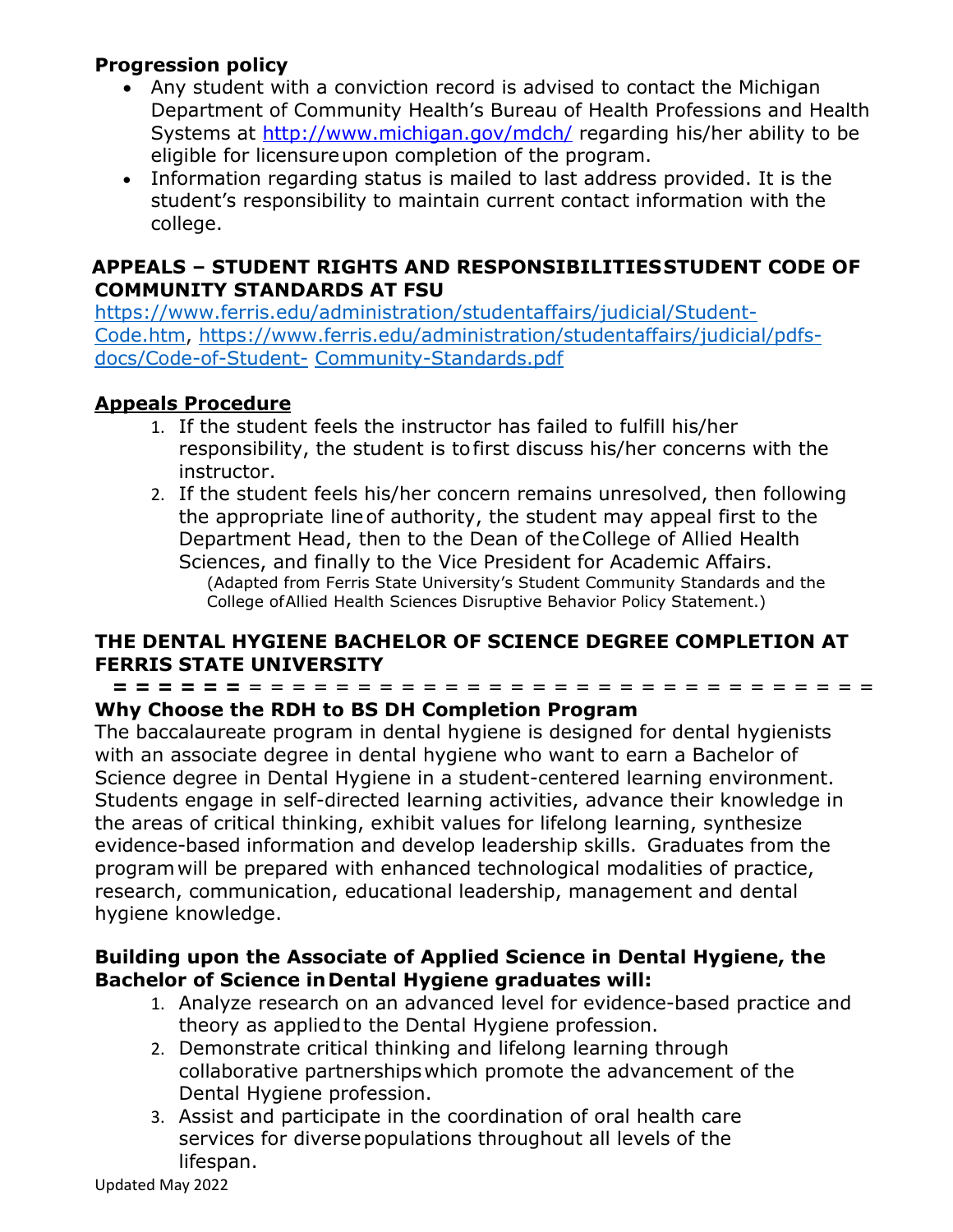- 4. Actively engage in leadership roles found in education, government, public health,management, and the associations which support the advancement of the Dental Hygiene profession.
- 5. Utilize evidence-based practice and theory when determining appropriate modalities forpatient care and services.

Through discipline specific and multidisciplinary courses, independent study, fieldwork and practicalexperience, students engage in challenges that prepare them to meet the demands of today's competitive workplace.

The baccalaureate program in dental hygiene is designed for dental hygienists with an associate degree in dental hygiene who want to earn a Bachelor of Science degree in Dental Hygiene in a student-centered learning environment. Students engage in self-directed learning activities, advance their knowledge in the areas of critical thinking, exhibit values for lifelong learning, synthesize evidence-based information and develop leadership skills. The curriculum prepares licensed dental hygienists for responsibilities in various career roles extending beyond traditional clinical dental hygiene practice.

#### <span id="page-33-0"></span>**Admission Requirements**

To be eligible for the RDH to BS DH degree completion program you must be a registered/licensed dental hygienist, graduate of an accredited associate/certificate dental hygiene program with a 2.5cumulative GPA.

#### A completed online application,

[\(https://www.ferris.edu/HTMLS/online/programs/dentalhygiene\\_bs.htm](https://www.ferris.edu/HTMLS/online/programs/dentalhygiene_bs.htm) ) copy of RDH license andofficial transcripts from other educational institutions are all that is required for the application process. Your online application will trigger a request for transcripts and other information that might be required. There is no obligation for you to 'commit to attend' when you apply. Applying will ensure that your information is loaded into the system so FSU staff and faculty are all on the 'same page' when communicating with you about your interest. And, applying online free will expedite the admission process if you do decide to participate in the program.

#### <span id="page-33-1"></span>**Graduation Requirements**

Graduation requires a minimum of 2.0 GPA. Students must earn a grade of "C" or better in thedental hygiene major courses and meet all general education requirements as outlined on the General Education website.

Student progression in the baccalaureate dental hygiene program is determined academically by maintaining a grade point average (GPA) of 2.5 and by achieving a minimum grade of "C" (2.0) in all courses on the DHYG check sheet. Students must enroll fall and spring continuously to be considered an active student in the program. Progression includes graduation. A dental hygiene student may not graduate if he/she receives less than a "C" (2.0) grade in the specified courses or less than a 2.5 cumulative grade point average. Students will not be allowed to be repeat courses inthe program. The student may progress through the program either full-time or part-time. A practicum field work experience must be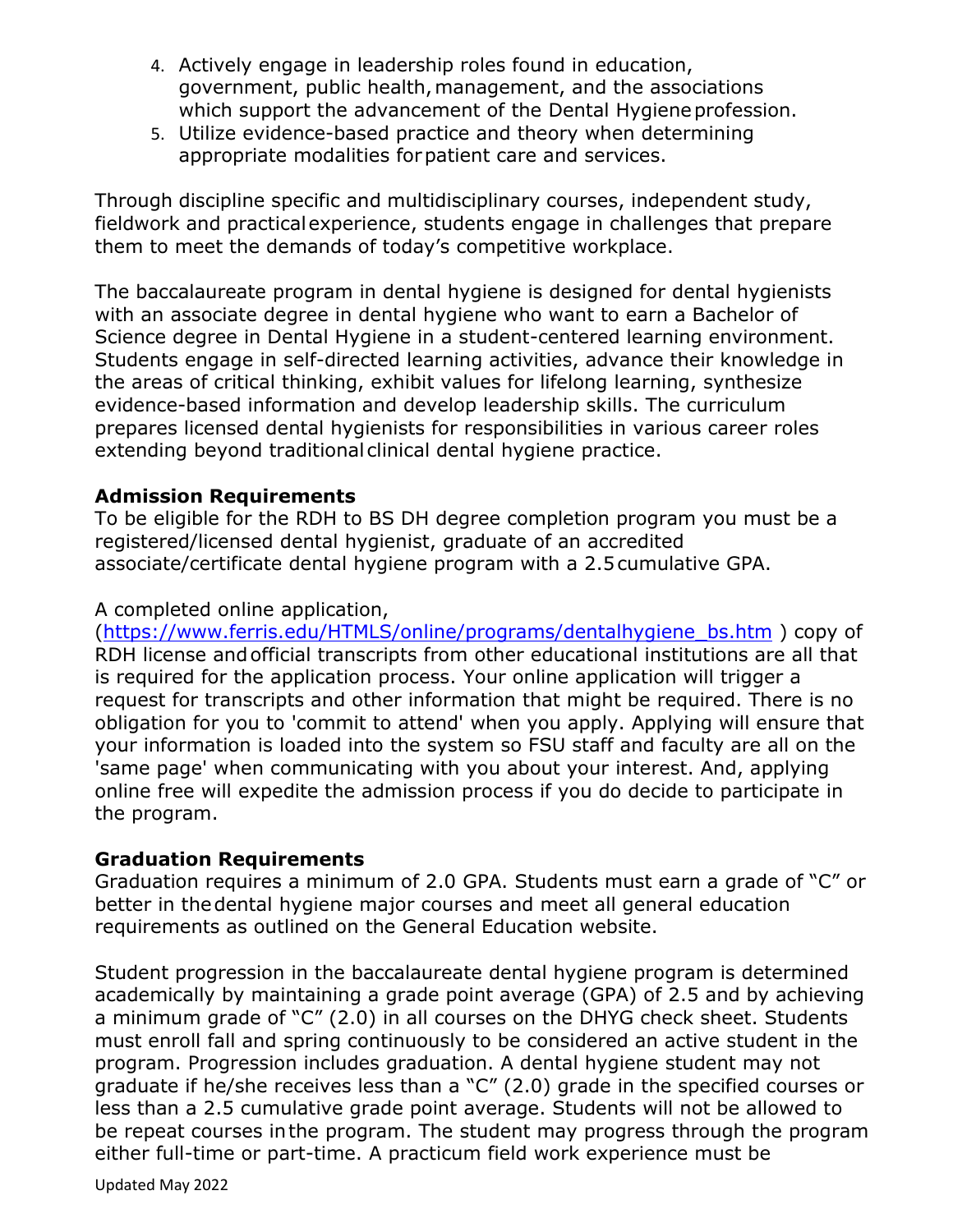completed in DHYG 491 and an approved scholarly projectmust be completed during DHYG 499.

#### <span id="page-34-0"></span>**TIPS FOR THE NATIONAL BOARD EXAMINATION**

#### <span id="page-34-1"></span>**The Commission on Dental Competency Assessments (CDCA) (https://www.cdcaexams.org/)**

#### **Prepare! Prepare! Prepare!**

Study the candidate guide; underline, highlight, and photocopy pages of the guide as necessary; make lists of what is needed at each stage of the exam; and make your individual schedule of what you plan to do and when you plan to do it.

#### <span id="page-34-2"></span>**National/Regional Exam Boards**

Note: the websites change from time to time. Visit each website for the most current information for each examination*.*

#### <span id="page-34-3"></span>**National**

Joint Commission on National Dental Examinations211 E. Chicago Ave., Ste. 1846 Chicago, IL 60611 (312) 440-2678

#### <span id="page-34-4"></span>**Central Regional Board**

Approved by the Dental State Boards of Colorado, Illinois, Iowa, Kansas, Minnesota, Missouri,Nebraska, North Dakota, South Dakota, Wisconsin, and Wyoming.

Central Regional Dental Testing Service, Inc. 1725 Gage Blvd. Topeka, KS 66604 (913) 273-0380

#### <span id="page-34-5"></span>**The Commission on Dental Competency Assessments**

Approved by the Dental State Boards of all states with the exception of New York and Delaware.1304 Concourse Drive, Suite 100 Linthicum, MD 21090 (301) 563-3300

#### <span id="page-34-6"></span>**Southern Regional Board**

Approved by the Dental State Boards of Arkansas, Connecticut, Georgia, Kentucky, Illinois, Ohio,Tennessee, and Virginia.

Southern Regional Testing Agency, Inc. 4698 Honeygrove Rd., Suite 2 Virginia Beach, VA 23455 (757) 428-1003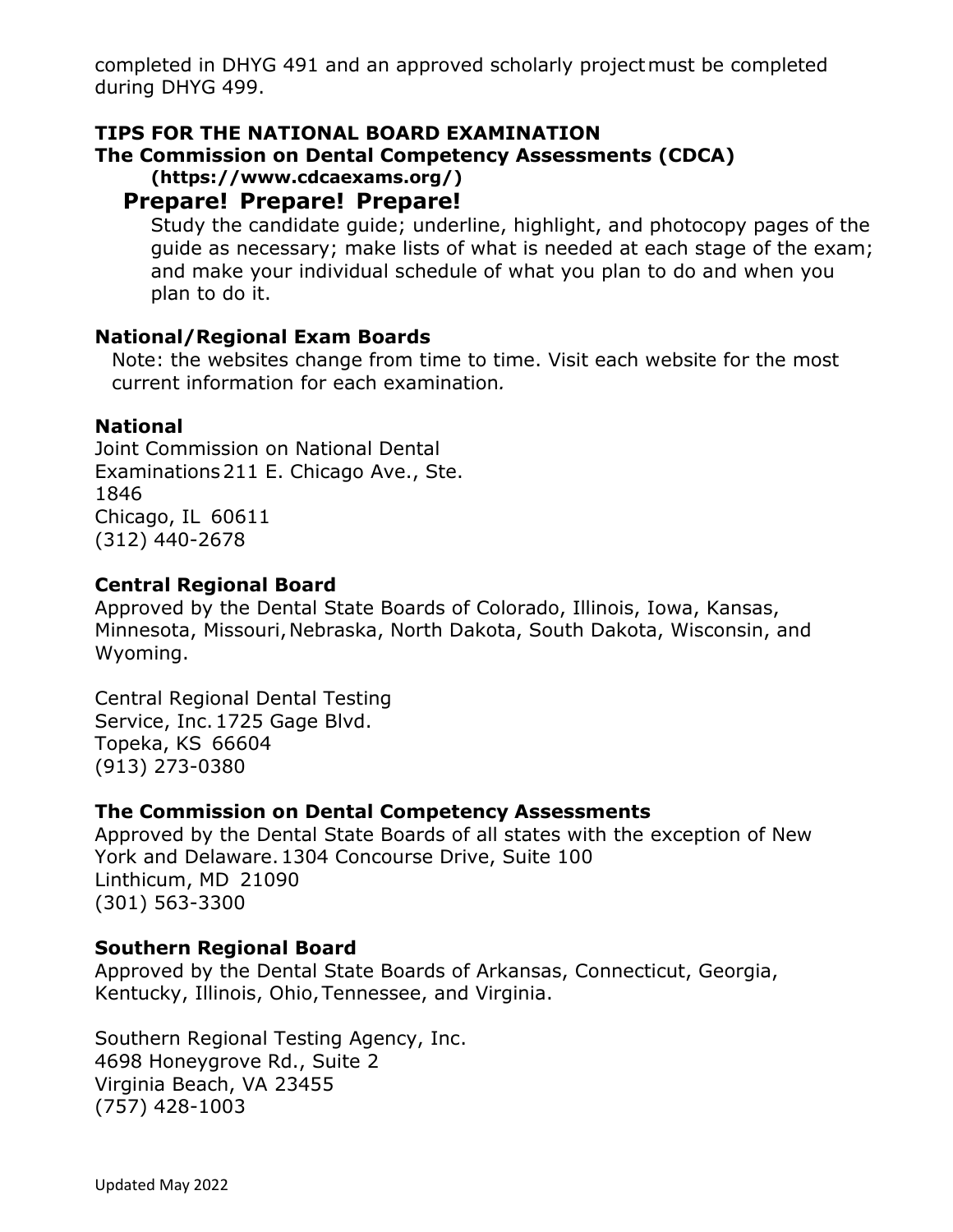#### <span id="page-35-0"></span>**Western Regional Board**

Approved by the Dental State Boards of Alabama, Alaska, Arizona, Arkansas, California, Colorado,Connecticut, Hawaii, Idaho, Illinois, Indiana, Iowa, Kansas, Kentucky, Maine, Massachusetts, Michigan, Minnesota, Mississippi, Missouri, Montana, Nebraska, Nevada, New Mexico, North Dakota, Ohio, Oklahoma, Oregon, Pennsylvania, Rhode Island, South Dakota, Tennessee, Texas, Utah, Vermont, Virginia, Washington, West Virginia, Wisconsin, Wyoming.

#### **Western Regional Examining**

Board2400 W. Dunlap, Suite 155 Phoenix, AZ 85021 (602) 944-3315

States that do not accept results of a regional board exam will administer their own clinical examinations. Further information can be found at: <https://www.adha.org/licensure>

### <span id="page-35-1"></span>**DENTAL HYGIENE LICENSURE FACTS**

Being a dental hygienist means being a licensed professional. Other licensed professionals includenurses, physical therapists, dentists, physicians, and dieticians. Licensure is the strongest form of regulation used today. In accordance with state law, licensed individuals are the only persons whomeet the minimum qualifications necessary to practice their profession.

Why have licensure?

• Licensure is a means of protecting the public from unqualified individuals and unsafepractice. In fact, in addition to initial graduation and testing, many states require dental hygienists to complete continuing education courses to renew their license.

Who grants licensure?

• Licensure is granted on a state-to-state basis. Dental hygienists practice in accordance with requirements of individual state dental practice acts.

How is licensure obtained?

• In virtually every state, several steps are required before a license can be granted. Once these steps have been completed, you must then contact the state licensing authority in the state where you wish to practice. As licensing requirements vary from state to state, it is necessaryto contact each licensing authority for its specific application requirements and procedures.

Examples of other types of requirements and information needed are:

- A written test on state laws
- Proof of CPR certification
- Letters of recommendation from dentists licensed in the state in which you wish toobtain licensure
- Official transcripts from high school and colleges attended
- Official letters from the boards of dentistry where licensure is held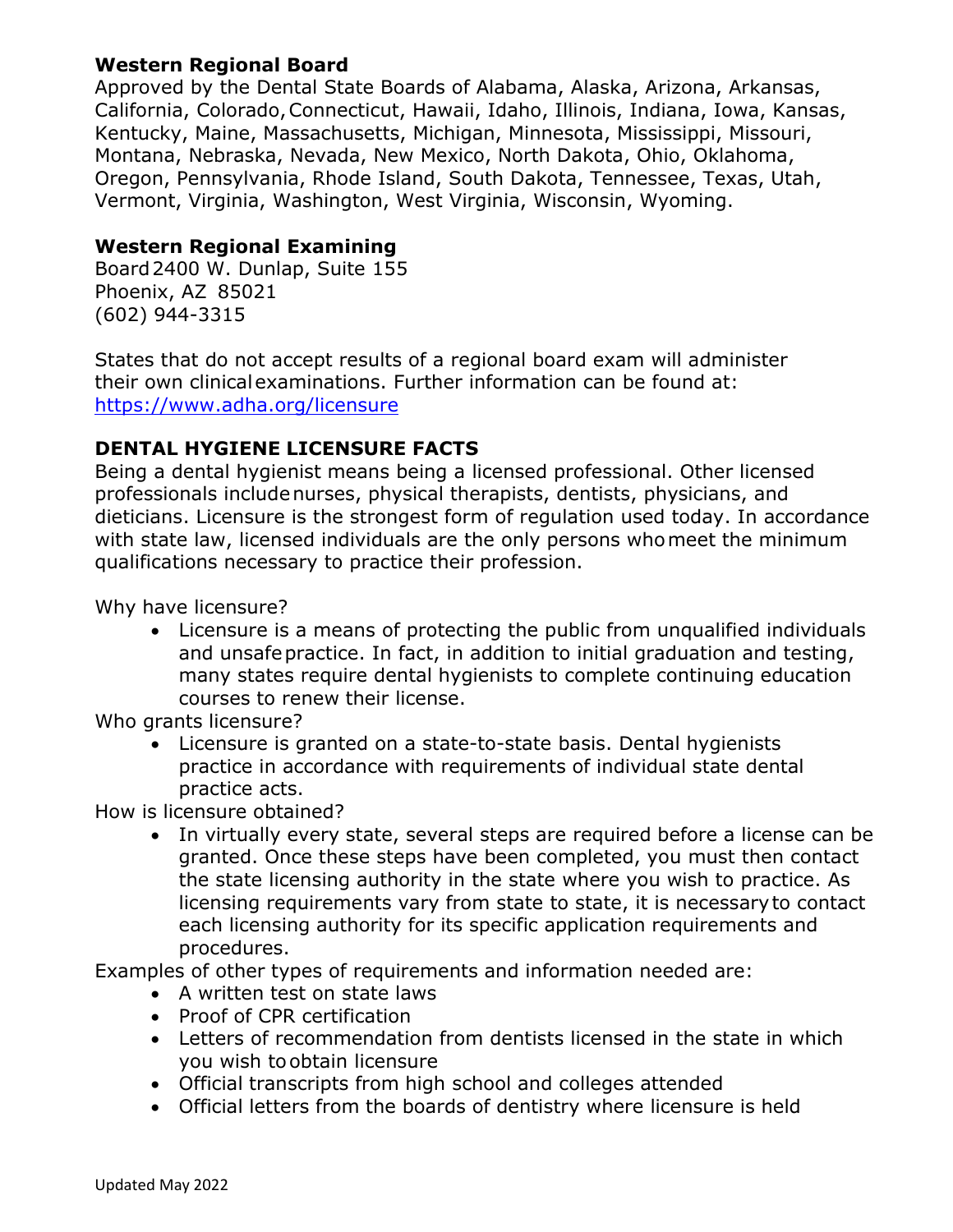### <span id="page-36-0"></span>**LICENSURE INFORMATION**

An individual will need to apply for a license in the state in which you would like to practice. This is in addition to the application to take the National and regional exams. You can request an application for license from more than one state. You should have filled in the states that you desired the regional exam to send your test results to when you completed the application. Regional examination boards will comply with your request. **This does NOT constitute an application for license with the state.** 

Please follow the instructions below to receive a Michigan license. If you are applying for licensurein any other state, the procedure will be similar. You should be able to access most information via each state's web site under "health professions licensure" sections. Follow the following links:

[https://www.michigan.gov/lara/0,4601,7-154-89334\\_72600\\_92411---,00.html](https://www.michigan.gov/lara/0,4601,7-154-89334_72600_92411---,00.html) [https://www.michigan.gov/documents/lara/RDH\\_Final\\_654126\\_7.pdf](https://www.michigan.gov/documents/lara/RDH_Final_654126_7.pdf) [https://www.michigan.gov/documents/lara/Local\\_Anesthesia\\_510068\\_7.pdf](https://www.michigan.gov/documents/lara/Local_Anesthesia_510068_7.pdf) [https://www.michigan.gov/documents/lara/Nitrous\\_Oxide\\_510070\\_7.pdf](https://www.michigan.gov/documents/lara/Nitrous_Oxide_510070_7.pdf)

You will receive your application for licensure within 7-10 business days following your request. Remember your license is good for one years**.** It is essential that you stay in contact with the STATE regarding name/address changes so they can send you renewal information. If you do not receive anything from them, it is still **YOUR responsibility to contact them**. After the one-year license has expired, you will apply online through for a new license every three years requiring 36 hours of continuing education. Please keep your name/address current with FSU so that you receive the FSU Dental seminar brochures. You can do this by contacting our Alumni office via the FERRIS website.

### <span id="page-36-1"></span>**FINANCIAL AID**

There are scholarships and loans available specifically for both the Associate degree and Baccalaureate degree students. The criteria vary markedly, and further information is available at the Financial Aid Office in the Center for Student Services, and with the program's secretary. Information can be found on the Ferris State University website under financial aid.

### <span id="page-36-2"></span>**DENTAL HYGIENE SCHOLARSHIP INFORMATION**

### <span id="page-36-3"></span>**American Dental Hygienists Association Institute for Oral Health Scholarship**

### **Application Deadline:** February 2

ADHA's Institute for Oral Health Scholarship Program offers financial assistance to dental hygiene students and dental hygienists who demonstrate a commitment to advance the discipline of dental hygiene. The call for scholarship applications begin in October of each year. Apply for your opportunity to receive funding to extend your dental hygiene education.

- Scholarships for students enrolled in a Graduate-level dental hygiene program
- Scholarships for students enrolled in a Bachelor's degree or bachelor's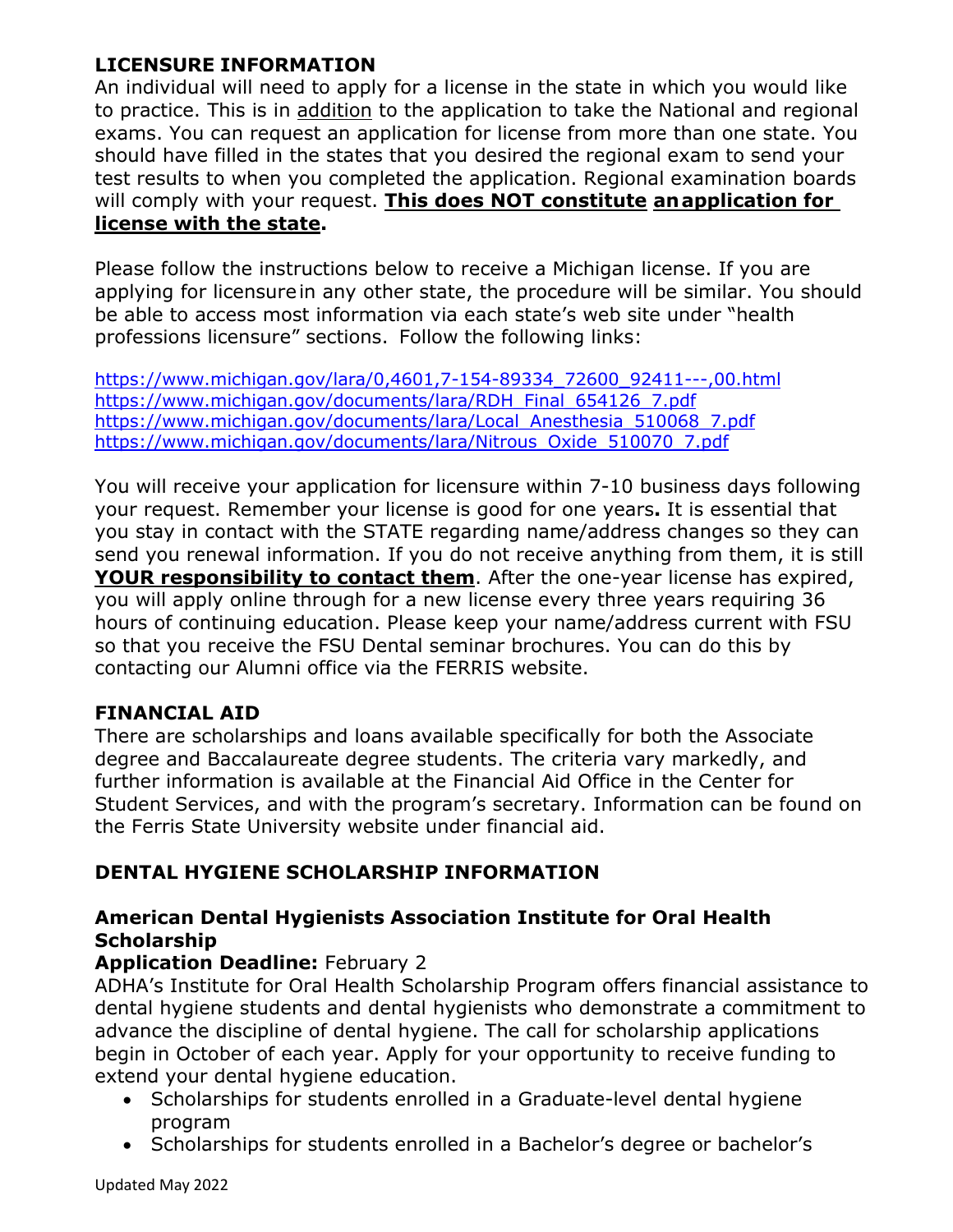degree-completion dental hygiene program

- Scholarships for students enrolled in an Associate's degree-granting dental hygiene program
- Other scholarships available are the Carol Bauhs Benson Scholarship, Sigma Phi Alpha Associate Scholarship, Scholarship for Academic Excellence, Colgate "Bright Smiles, Bright Futures" Minority Scholarships, Karla Girts Memorial Community Outreach and the Hu-Friedy/Esther Wilkins Instrument Scholarships

Visit the ADHA Institute for Oral Health website at, [https://www.adha.org/ioh](https://www.adha.org/ioh-scholarships-main)[scholarships-main](https://www.adha.org/ioh-scholarships-main)

# <span id="page-37-0"></span>**Delta Dental Foundation Annual Scholarship**

### **Application Deadline:** January 31

Ferris is grateful to the Delta Dental Foundation for its annual scholarship support for Dental Hygiene students.

The following criteria shall be used to select recipients:

- Minimum GPA 2.0
- Amount of scholarship:
	- o Two \$2000.00 scholarships to an Associate Degree of Applied Science Degree Dental Hygiene student
	- o One \$1000.00 scholarship to a Bachelor of Science Degree in Dental Hygiene

### o

# <span id="page-37-1"></span>**West Michigan Dental Foundation Scholarship**

### **Application Deadline:** January 15

Award amount: \$1,200

The following criteria shall be used to select recipients:

- The applicant must be a resident of, or originally from, one of the following WestMichigan counties: Kent, Ionia, Mecosta, Montcalm, or Ottawa
- The applicant must be enrolled in a dental hygiene program accredited by the American Dental Commission on Dental Accreditation.
- The applicant must have completed their first semester of clinical dental hygiene classes prior to applying.

# <span id="page-37-2"></span>**Michigan Dental Foundation/Robert D. Mitus Scholarship**

### **Application Deadline:** September 30

The following criteria shall be used to select recipients:

- Minimum GPA of 3.2
- Applicants must be a U.S. citizen
- Enrolled as a full-time student entering the second year of the professional sequenceof dental hygiene

Contact the Michigan Dental Foundation at 517-372-9070 or e-mail at [foundation@michigandental.org](mailto:foundation@michigandental.org) to request anapplication.